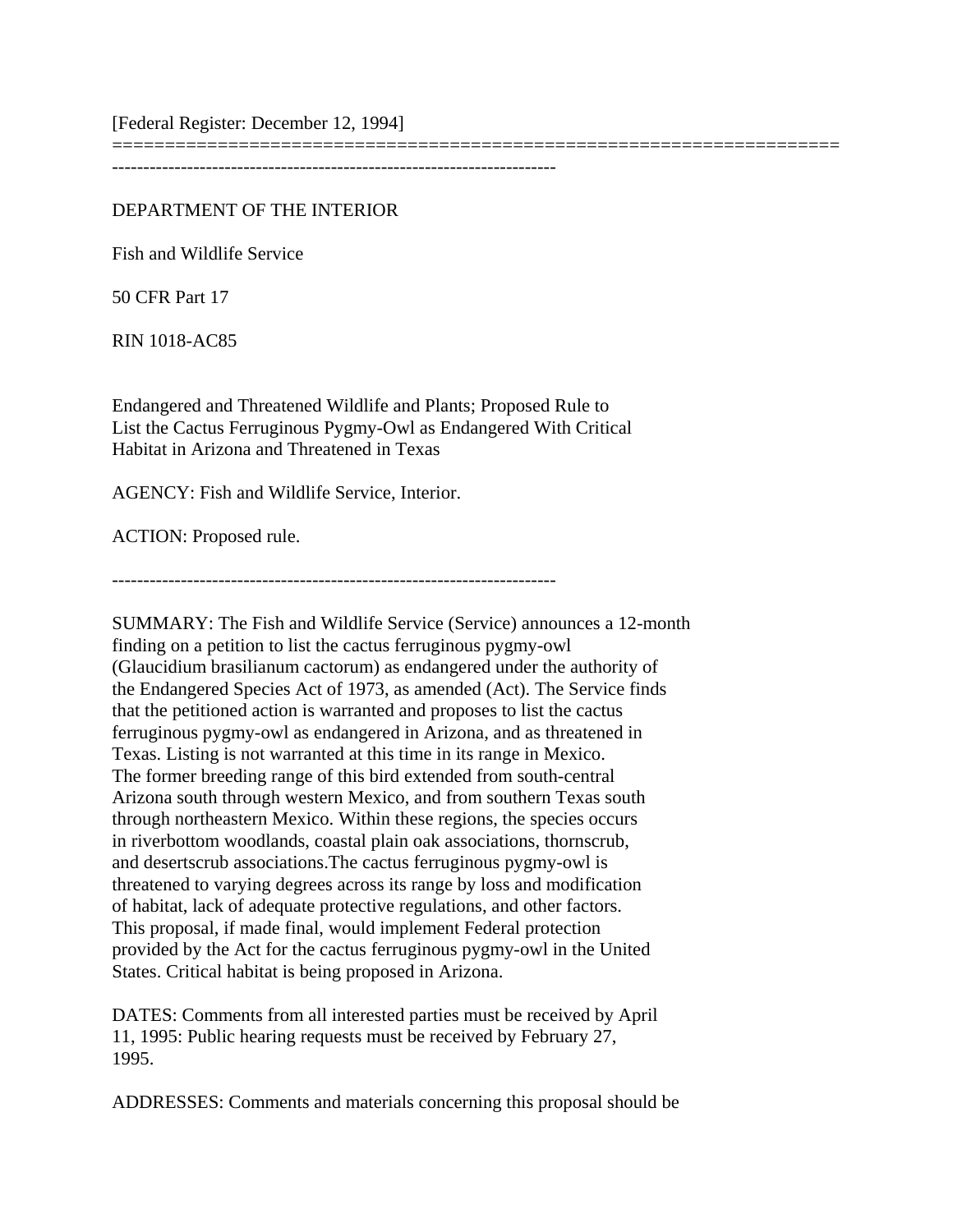sent to the State Supervisor, Arizona Ecological Services State Office, Fish and Wildlife Service, 3616 West Thomas Road, Suite 6, Phoenix, Arizona 85019. Comments and materials received will be available for public inspection, by appointment, during normal business hours at the above address.

FOR FURTHER INFORMATION CONTACT: Robert M. Marshall, at the above address (Telephone 602/379-4720).

# SUPPLEMENTARY INFORMATION:

# Background

 The cactus ferruginous pygmy-owl is a small bird, approximately 17 centimeters (6\3/4\ inches) long. Males average 62 grams (g) [2.2 ounces (oz)], females average 75 g (2.6 oz). It is reddish-brown overall, with a cream-colored belly streaked with reddish-brown. Some individuals are grayish, rather than reddish-brown. The eyes are yellow, the crown is lightly streaked, and there are no ear tufts. Paired black-and-white spots on the nape suggests eyes. The tail is relatively long for an owl, colored rufous with dark bars. The call of the diurnal owl, heard chiefly near dawn and dusk, is a monotonous series of short notes.

 The cactus ferruginous pygmy-owl (Order Strigiformes; Family Strigidae) is one of three subspecies of the ferruginous pygmy-owl. It occurs from lowland central Arizona south through western Mexico, to the States of Colima and Michoacan, and from southern Texas south through the Mexican States of Tamaulipas and Nuevo Leon (Figure 1.). South of these regions and through Central America, G. b. ridgwayi replaces G. b. cactorum. Throughout South America, G. b. brasilianum is the resident subspecies (Fisher 1893, van Rossem 1937, Friedmann et al. 1950, Schaldach 1963, Phillips et al. 1964, de Schauensee 1966, Karalus and Eckert 1974, Oberholser 1974, Johnsgard 1988).

# BILLING CODE 4310-55-M

#### <GRAPHIC><TIFF>TP12DE94.001

#### BILLING CODE 4310-55-C

 The cactus ferruginous pygmy-owl (hereafter ``pygmy-owl,'' unless otherwise noted) was described by van Rossem (1937), based on specimens from Arizona and Sonora. It is distinguished from G. b. ridgwayi and G. b. brasilianum by its shorter wings and longer tail, and by generally lighter coloration (van Rossem 1937, Phillips et al. 1964). G. b. cactorum occurs in several color morphs, with distinct differences between regional populations (Sprunt 1955, Burton 1973, Tyler and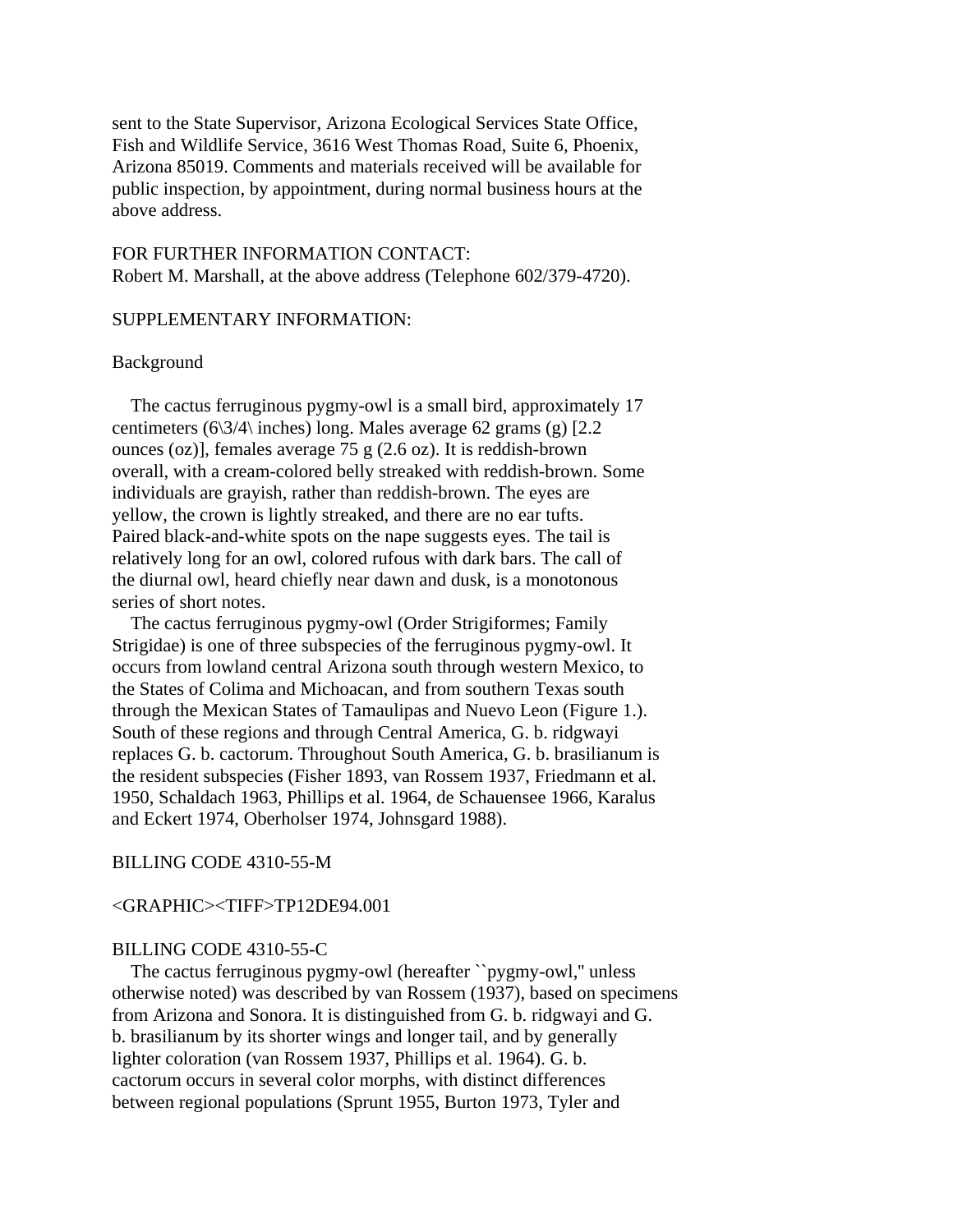Phillips 1978, Johnsgard 1988). Some investigators (e.g. van Rossem 1937, Tewes 1992) have suggested that further taxonomic investigation is needed, primarily to determine whether the current G. b. cactorum comprises more than one subspecies. G. b. cactorum is widely recognized as a valid subspecies (e.g. Friedmann et al. 1950, Blake 1953, Sprunt 1955, Phillips et al. 1964, Monson and Phillips 1981, Millsap and Johnson 1988, Binford 1989). The American Ornithologists' Union (AOU) recognized G. b. cactorum in its 1957 Checklist of North American Birds (AOU 1957), but subsequent lists did not include subspecies (AOU 1983). Based on these authorities, the Service accepted G. b. cactorum as a subspecies in 1991 (56 FR 58804), and again in 1993 (58 FR 13045).

 The pygmy-owl nests in a cavity in a tree or large columnar cactus. Cavities may be naturally formed (e.g. knotholes) or excavated by woodpeckers. No nest lining material is used. The pygmy-owl has also nested in fabricated nest boxes (S. Beasom, Texas Arts and Industries University, in litt.). Three, four, or sometimes five eggs are laid (Bent 1938, Heintzelman 1979) and incubated for approximately 28 days. The young fledge about 28 days after hatching. The pygmy-owl begins nesting activity in late winter to early spring. It is nonmigratory throughout its range (Bendire 1888, Griscom and Crosby 1926, Oberholser 1974, Johnson et al. 1979). The pygmy-owl's diverse diet includes birds, lizards, insects, small mammals (Bendire 1888, Sutton 1951, Sprunt 1955, Earhart and Johnson 1970, Oberholser 1974), and even frogs and earthworms (S. Beasom, in litt.).

 The pygmy-owl occurs in a variety of subtropical scrub and woodland communities, including riverbottom woodlands, woody thickets (``bosques''), coastal plain oak associations, thornscrub, and desertscrub. Unifying habitat characteristics among these communities are fairly dense woody thickets or woodlands, with trees and/or cacti large enough to provide nesting cavities. Throughout its range, the pygmy-owl occurs at low elevations, generally below 1,200 meters (m) or 4,000 feet (ft) (Swarth 1914, Karalus and Eckert 1974, Monson and Phillips 1981, Johnsgard 1988, Enriquez-Rocha et al. 1993). In southern Texas, the pygmy-owl's habitat includes coastal plain oak associations, and the Tamaulipan Thornscrub of the lower Rio Grande valley region, which is comprised of mesquite (Prosopis glandulosa), hackberry (Celtis spp.), oak (Quercus spp.), and Texas ebony (Pithecellobium ebano) (Griscom and Crosby 1926, Bent 1938, Oberholser 1974, Tewes 1992, Wauer et al. 1993). In northeastern Mexico, it occurs in lowland thickets, thornscrub communities, riparian woodlands, and second-growth forest (van Rossem 1945, AOU 1983, Tewes 1992, Enriquez-Rocha et al. 1993). In central and southern Arizona, the pygmy-owl's primary habitats are riparian cottonwood (Populus spp.) forests and mesquite bosques. Also in central and southern Arizona, the pygmy-owl occurs in Sonoran Desertscrub associations of paloverde (Cercidium spp.), bursage (Ambrosia spp.), ironwood (Olneya tesota), mesquite (Prosopis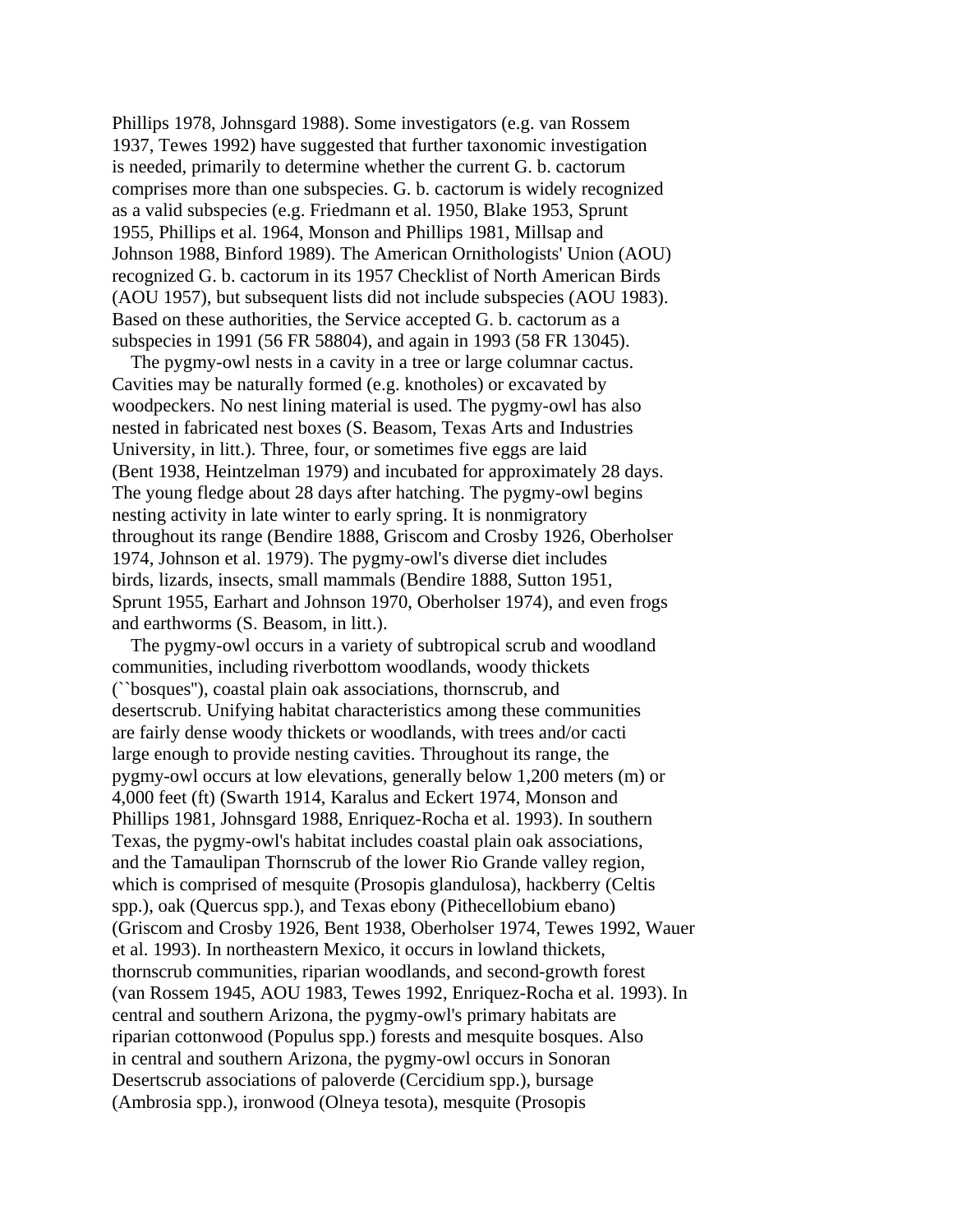juliflora), acacia (Acacia spp.), and giant cacti like the saguaro (Cereus giganteus), and organpipe (Cereus thurberi) (Gilman 1909, Bent 1938, van Rossem 1945, Phillips et al. 1964, Monson and Phillips 1981, Johnson-Duncan et al. 1988, Millsap and Johnson 1988). Farther south in northwestern Mexico, the pygmy-owl occurs in Sonoran Desertscrub, Sinaloan Thornscrub, and Sinaloan Deciduous Forest as well as riverbottom woodlands, cactus forests and thornforest (Enriquez-Rocha et al. 1993, G. Monson in prep.).

 The available information indicates that distinct eastern and western populations of the pygmy-owl may be defined (Figure 1.). The pygmy-owl occurs along the lower Rio Grande River and the coastal plain of southern Texas and northeastern Mexico. It also occurs in lowland areas of northwestern Mexico and southern Arizona. The pygmy-owl's elevational distribution, the distribution of habitat, and recorded locations indicate that these eastern and western ranges of the pygmyowl are geographically isolated from one another and are ecologically distinct. In the U.S., the eastern and western portions of the pygmyowl's range are separated by the basin-and-range mountains and intervening Chihuahuan Desert basins of southeastern Arizona, southern New Mexico, and western Texas. Although Grossman and Hamlet (1964) suggested that the pygmy-owl's range included this U.S.-Mexico border region, the pygmy-owl has never been recorded in this 500-mile (mi) wide area (Bailey 1928, Phillips et al. 1964, Oberholser 1974, S.O. Williams, New Mexico Department of Game and Fish, in litt.).

 In Mexico, the eastern and western populations are separated by the highlands of the Sierra Madre Oriental and Occidental, and the Mexican Plateau. The pygmy-owl is considered rare on the Mexican Plateau and/or above elevations of 1,200 m (4,000 ft) on the west, and above 330 m (1,000 ft) on the east (Friedman et al. 1950). Some sources describe the eastern and western ranges as contiguous at the southern end of its range, near the southern end of the Mexican Plateau in central Mexico (Johnsgard 1988). Other sources (e.g., Burton 1973) describe these two ranges as being disjunct. In his description of the subspecies, van Rossem (1937) found that Texas specimens exhibited characteristics of both G. b. cactorum and G. b. ridgwayi. Ultimately, he did not assign Texas ferruginous pygmy-owls to G. b. cactorum, noted that Ridgway (1914, in van Rossem 1937) considered them distinct from G. b. ridgwayi, and left the taxonomy of Texas G. brasilianum open. Most authors have subsequently considered Texas pygmy-owls to be G. b. cactorum (e.g., Oberholser 1974, Millsap and Johnson 1988).

 In addition to geographic separation, the pygmy-owl's eastern and western populations occupy different habitats. Although some broad similarities in habitat physiognomy are apparent (e.g., dense woodlands and thickets), floristically these eastern and western habitats are very dissimilar. The desertscrub and thornscrub associations in Arizona and western Mexico are unlikely any habitats occupied by the pygmy-owl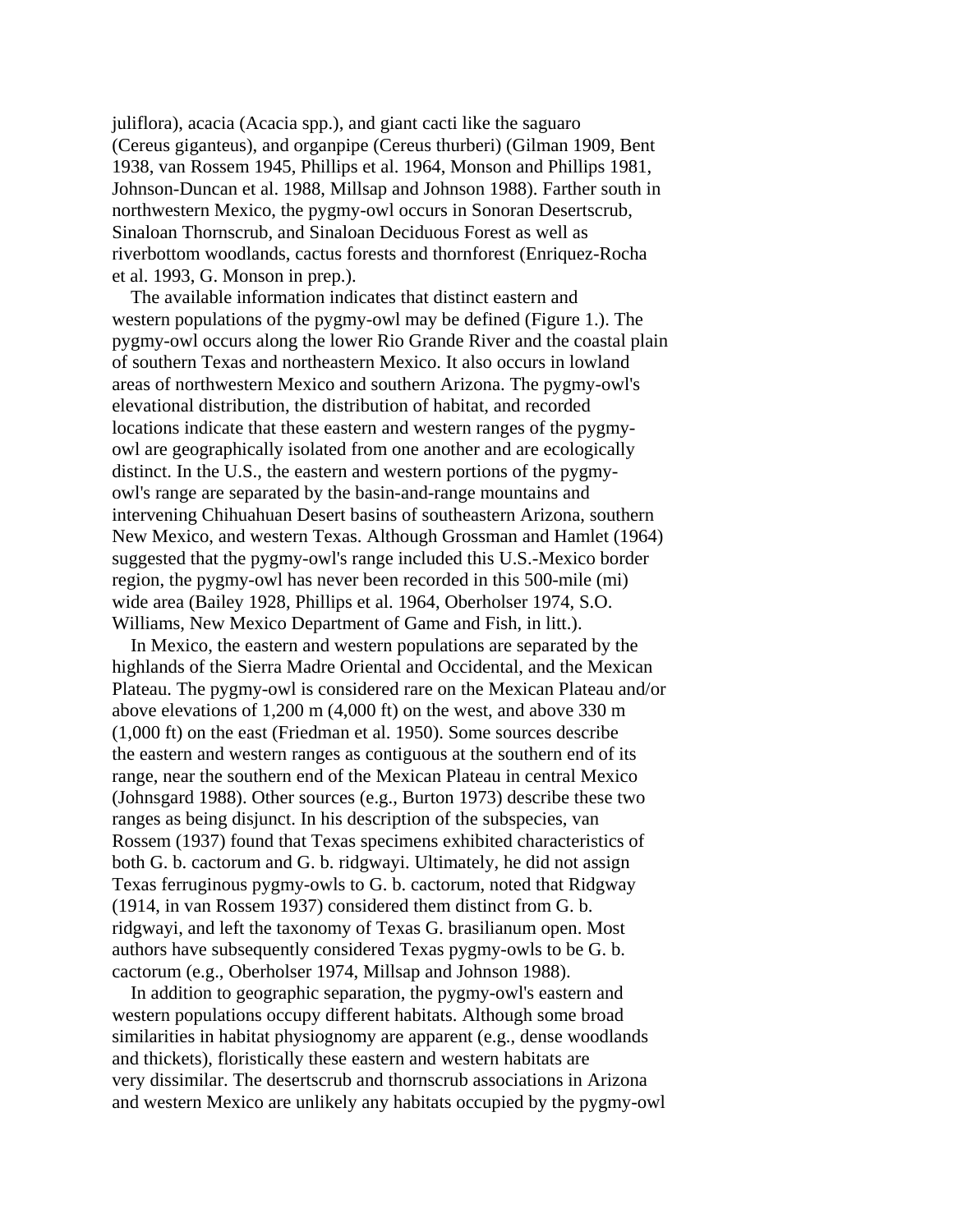in eastern Mexico and southern Texas. Also, the oak association habitat occupied on coastal plains in southern Texas is unlike any habitat available in the western portion of the pygmy-owl's range. However, the Tamaulipan thornscrub habitat of the east and the riverbottom mesquitecottonwood bosque habitat once found in Arizona are more similar in physiognomy and to a slight degree in floristic makeup.

 The potential for genetic distinctness further supports identifying eastern and western pygmy-owl populations. The fact that the pygmy-owl is nonmigratory throughout its range suggests that genetic mixing across wide areas may be infrequent. Considerable variation in plumage between regional populations has been noted, including specific distinctions between Arizona and Texas pygmy-owls (van Rossem 1937, Burton 1973, Tyler and Phillips 1978, Johnsgard 1988).

 The above information indicates that eastern and western populations of the cactus ferruginous pygmy-owl are distinct, based on geographic isolation, potential morphological and genetic distinctness, and distribution and status of habitat. These eastern and western populations of the pygmy-owl may be considered separately for listing under the Act, as ``\*\*\*\* any subspecies \*\*\*\* and any distinct population segment of any species of vertebrate which interbreeds when mature'' [Section 3(16)]. Further, the status of the species in Mexico is currently unclear (see discussion under ``Factor A'', below).

 The above criteria lead the Service to consider four separate populations of G. b. cactorum for listing purposes: western U.S. (Arizona), eastern U.S. (Texas), western Mexico, and eastern Mexico. Because the levels of threat, habitats occupied, quality of information, and overall status differ among these four populations, the Service herein proposes separate actions for various population segments.

 The Service included the pygmy-owl on its Animal Notice of Review as a category 2 candidate species throughout its range on January 6, 1989 (54 FR 554). After soliciting and reviewing additional information, the Service elevated G. b. cactorum to category 1 candidate status throughout its range on November 21, 1991 (56 FR 58804). A category 1 species is one for which the Service has on file substantial information to support listing, but a proposal to list has not been issued because it is precluded at present by other listing activity.

 Based on an extensive review of information on the species, it is now appropriate to list the U.S. populations, while continuing to review the species in Mexico to determine whether Mexican populations should be proposed for listing. Recent information from Mexico indicates that the species may be more abundant, at least in the southern portion of its range, than originally thought.

 On May 26, 1992, a coalition of conservation organizations (Galvin et al. 1992) petitioned the Service, requesting listing of the pygmy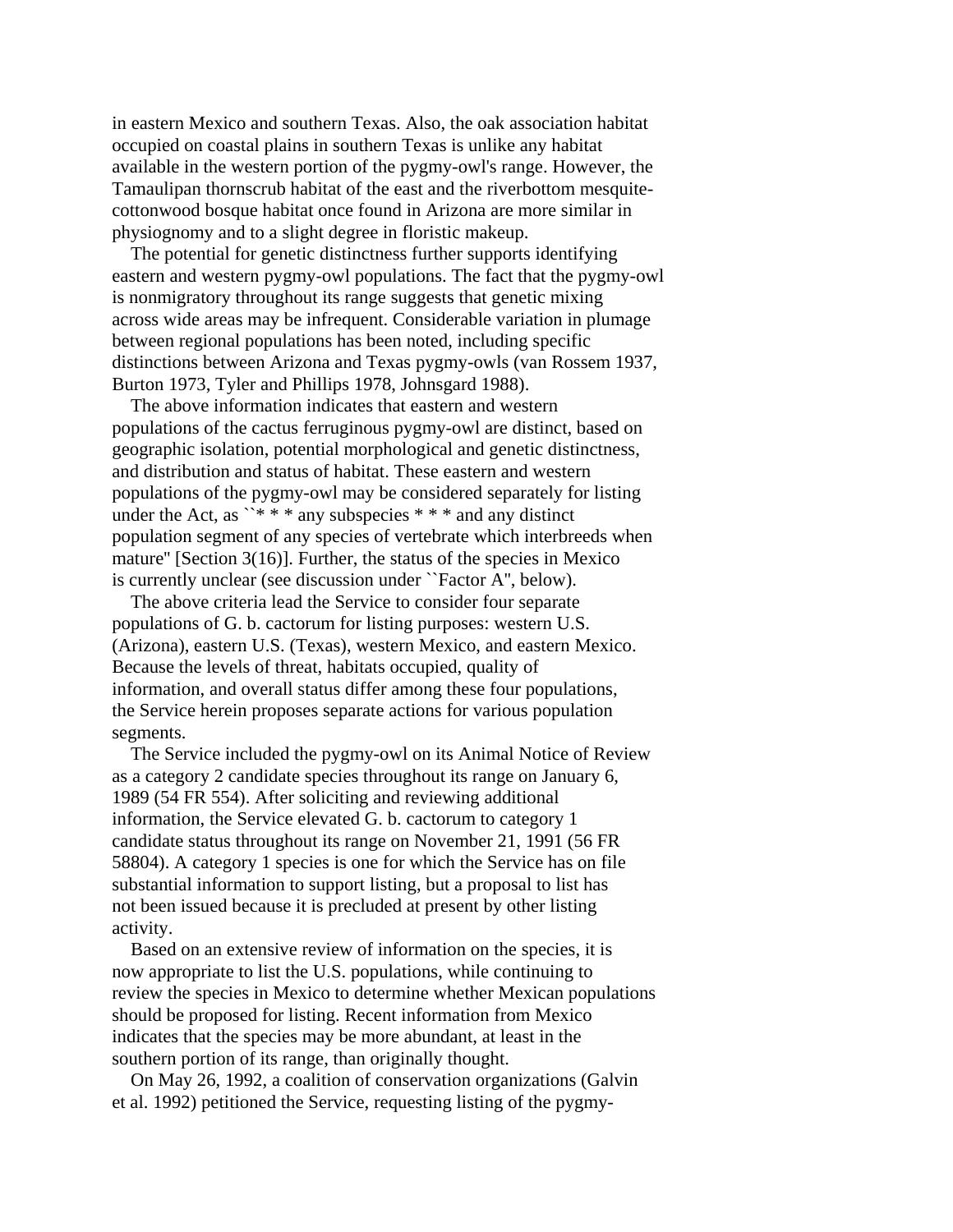owl as an endangered species under the Act. The petitioners also requested designation of critical habitat. In accordance with Section 4(b)(3)(A) of the Act, on March 9, 1993, the Service published a finding that the petition presented substantial scientific or commercial information indicating that listing may be warranted, and commenced a status review on the pygmy-owl (58 FR 13045). In conducting its status review, the Service solicited additional comments and biological data on the status of the cactus ferruginous pygmy-owl, through mailings, a notice in the Federal Register (58 FR 13045), and other means.

Section  $4(b)(3)(B)$  of the Act requires the Secretary of the Interior to reach a final decision on any petition accepted for review within 12 months of its receipt (16 U.S.C. Sec. 1531 et seq.). That decision, to be published in the Federal Register, must be one of the following findings: (1) The petitioned action is not warranted; (2) the petitioned action is warranted (a proposed regulation is published); or (3) the petitioned action is warranted, but the immediate proposal is precluded by listing actions of higher priority. This proposal constitutes a 1-year finding with respect to the petition that listing as endangered is warranted for the Arizona population, listing as threatened is warranted for the Texas population, and listing is not now warranted for the two populations in Mexico.

 Since designating the pygmy-owl as a category 1 species, in the course of its continuing status review, the Service has acquired significant new information on the cactus ferruginous pygmy-owl. This finding is based on various documents, including published and unpublished studies, agency documents, and field survey records. All documents on which this finding is based are on file in the Fish and Wildlife Service Ecological Service State Office in Phoenix, Arizona. For an explanation of the relationship between petition findings and candidate category status, see 58 FR 28034 (May 12, 1993).

#### Summary of Factors Affecting the Species

 Section 4(a)(1) of the Act and regulations (50 CFR Part 424) promulgated to implement the listing provisions of the Act set forth the procedures for adding species to the Federal List of Endangered and Threatened Wildlife and Plants. A species may be determined to be an endangered or threatened species owing to one or more of the five factors described in Section  $4(a)(1)$ . These factors and their application to the cactus ferruginous pygmy-owl (Glaucidium brasilianum cactorum) are as follows:

 A. The present or threatened destruction, modification, or curtailment of its habitat or range. The cactus ferruginous pygmy-owl is threatened by past, present, and potential future destruction and modification of its habitat, throughout a significant portion of its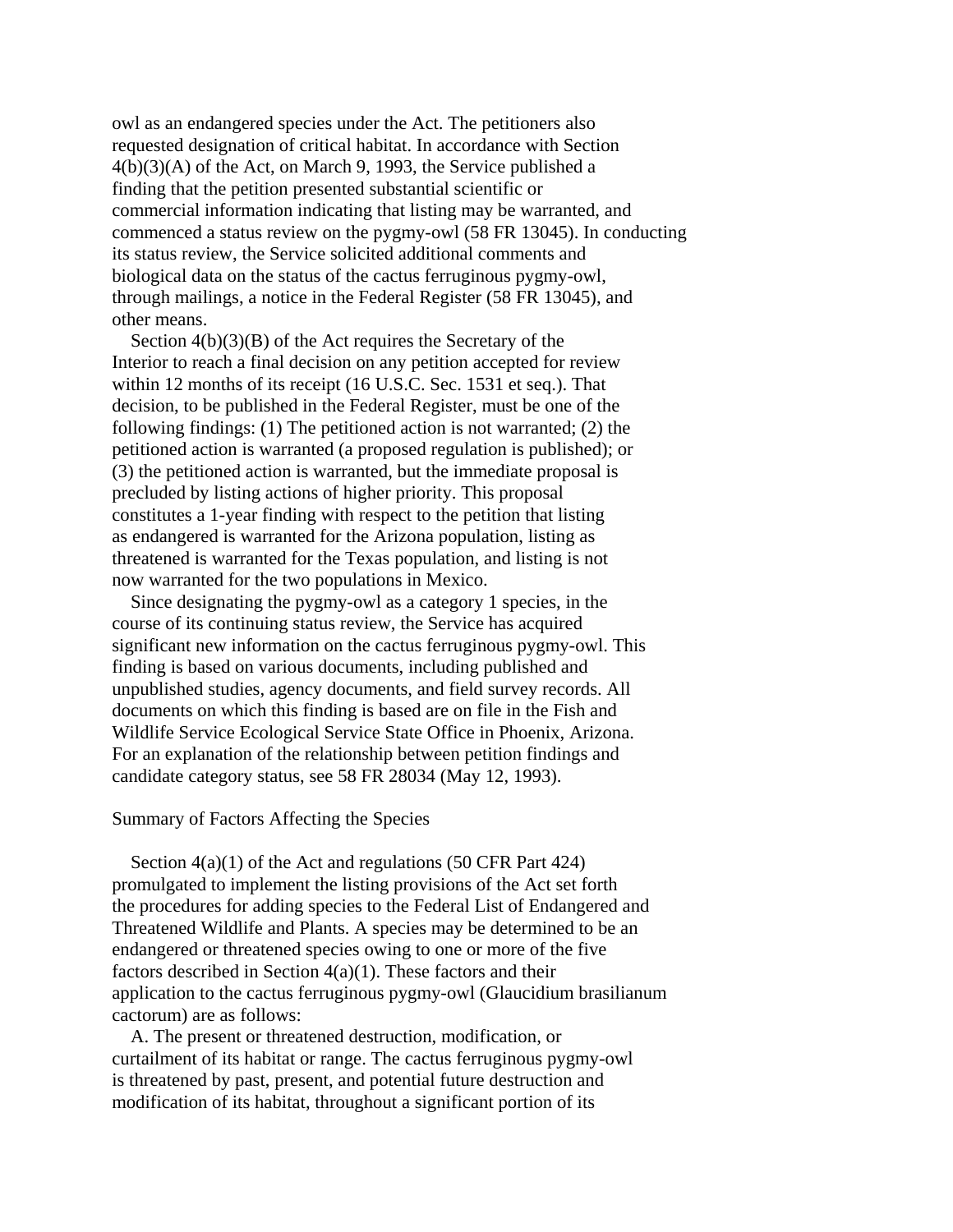range in the U.S., and, to a less well-known extent, in portions of its range in Mexico (Phillips et al. 1964, Oberholser 1974, Johnson et al. 1979, Monson and Phillips 1981, Johnson and Haight 1985a, Hunter 1988, Millsap and Johnson 1988, Tewes 1992). The severity of habitat loss and threats varies across the pygmy-owl's range. It has been virtually extirpated from Arizona, which once constituted its major U.S. range (see Figure 1). In Texas, the pygmy-owl has been virtually extirpated from the lower Rio Grande valley, but persists in oak associations on the coastal plain north of the Rio Grande valley. The majority of these losses are because of destruction and modification of riparian and thornscrub habitats. Wide-scale loss and modification of up to 90 percent of riparian habitats in the southwestern U.S. have occurred (e.g. Phillips et al. 1964, Carothers 1977, Kusler 1985, General Accounting Office 1988, Jahrsdoerfer and Leslie 1988, Szaro 1989, Dahl 1990, State of Arizona 1990, Bahre 1991). These losses are attributed to urban and agricultural encroachment, woodcutting, water diversion, channelization, livestock overgrazing, groundwater pumping, and hydrological changes resulting from various land-use practices. Status information for Mexico is very limited, but some observations suggest that although habitat loss and reduced numbers are likely to have occurred in northern portions of the two populations in Mexico, the pygmy-owl persists as a locally common bird in southern portions. Habitat loss and population status are summarized below for the four populations of the pygmy-owl.

# Western Populations

 Several habitat types are used by the pygmy-owl in the western portion of its range. These include riparian woodlands and bosques dominated by mesquite and cottonwood, Sonoran Desertscrub (usually with relatively dense saguaro cactus forests), Sinaloan Thornscrub, and Sinaloan Deciduous Forest (van Rossem 1945, Phillips et al. 1964, Karalus and Eckert 1974, Millsap and Johnson 1988, Monson and Russell in prep.).

#### 1. Arizona

 The northernmost record for the pygmy-owl is from New River, Arizona, approximately 55 kilometers (km) (35 mi) north of Phoenix, where Fisher (1893) found it to be "quite common" in thickets of intermixed mesquite and saguaro cactus. Prior to the mid-1900's, the pygmy-owl was also described as a ``common,'' ``abundant,'' ``not uncommon,'' and ``fairly numerous'' resident of lowland central and southern Arizona, in cottonwood forests, mesquite-cottonwood woodlands, and mesquite bosques along the Gila, Salt, Verde, San Pedro, and Santa Cruz Rivers, and various tributaries (Coues 1872, Bendire 1888,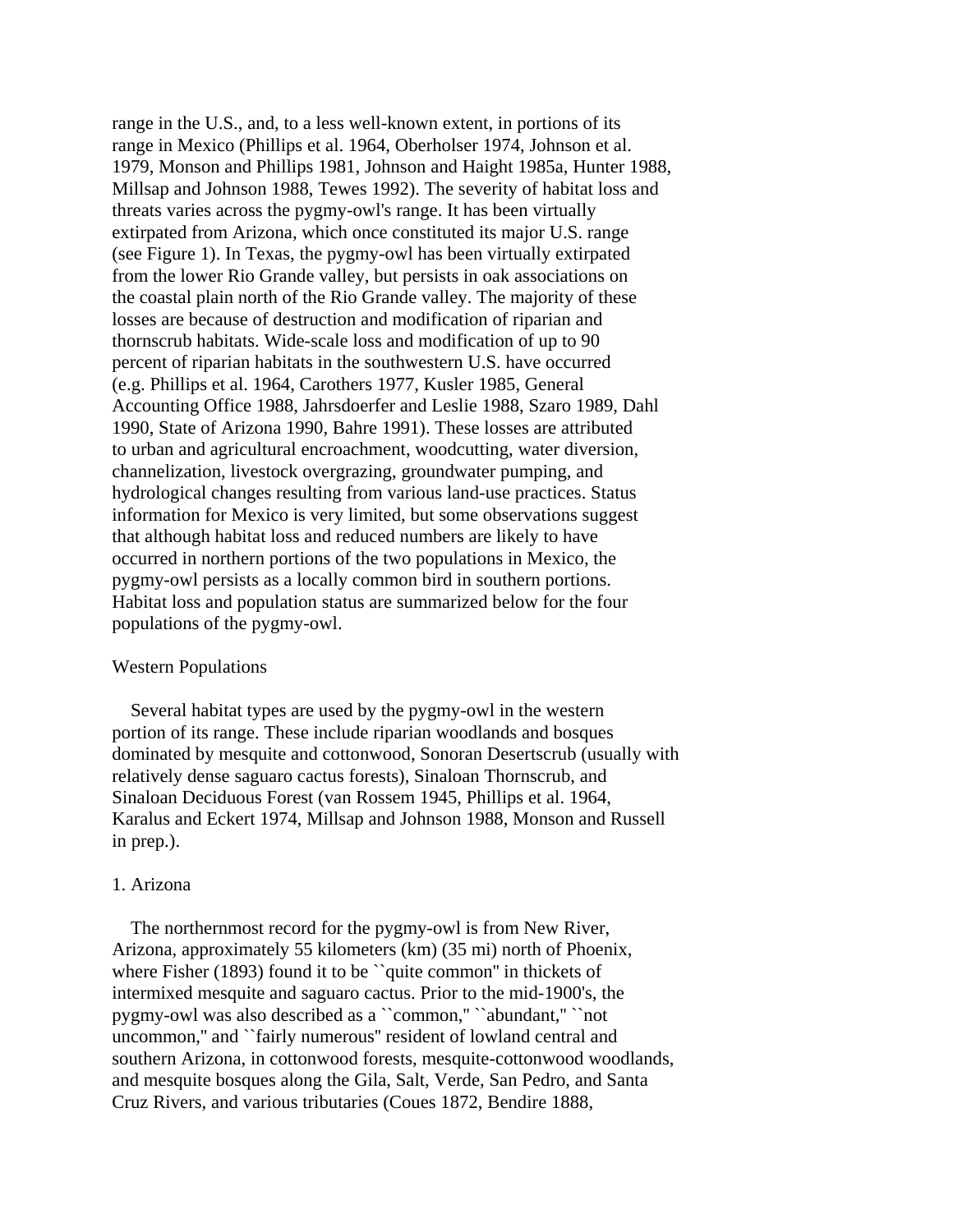Breninger 1898 in Bent 1938, Gilman 1909, Swarth 1914, Friedmann et al. 1950, Phillips et al. 1964, Johnson and Simpson 1971, Millsap and Johnson 1988). The pygmy-owl also occurs in Sonoran Desertscrub associations in southern and southwestern Arizona, comprised of paloverde, ironwood, mesquite, acacia, bursage, and columnar cacti like the saguaro and organpipe (Phillips et al. 1964, Davis and Russell 1984 and 1990, Monson and Phillips 1981, Johnson and Haight 1985a). the pygmy-owl's occurrence in Sonoran Desertscrub has apparently always been uncommon and unpredictable.

 However, it seems to be more predictably found in xeroriparian habitats (very dense desertscrub thickets bordering dry desert washes) than more open desert uplands (Monson and Phillips 1981, Johnson and Haight 1985a, Johnson-Duncan et al. 1988, Millsap and Johnson 1988, Davis and Russell 1990). The pygmy-owl may also occur at isolated desert oases which support small pockets of riparian or xeroriparian vegetation (Howell 1916, Phillips et al. 1964).

 The above habitats are likely to provide several requirements of pygmy-owl ecology. Trees and large cacti provide cavities for nesting and roosting. Also, these habitats along watercourses are known for their high density and diversity of animal species that constitute the pygmy-owl's prey base (Carothers 1977, Johnson et al. 1977, Johnson and Haight 1985b, Stromberg 1993).

 The pygmy-owl has declined throughout Arizona to the degree that it is now virtually extirpated from the State [Johnson et al. 1979, Monson and Phillips 1981, Arizona Game and Fish Department (AGFD) 1988, Johnson-Duncan et al. 1988, and Millsap and Johnson 1988]. Riverbottom forests and bosques, which supported the greatest abundance of pygmyowls, have been extensively modified and destroyed by clearing, urbanization, water management, and hydrological changes (Willard 1912, Brown et al. 1977, Rea 1983, Szaro 1989, Bahre 1991, Stromberg et al. 1992, Stromberg 1993). Cutting for domestic and industrial fuelwood was so extensive throughout southern Arizona that, by the late 19th century, riparian forests within tens of miles of towns and mines had been decimated (Bahre 1991). Mesquite was a favored species, because of its excellent fuel qualities. The famous, vast forests of ``giant mesquites'' along the Santa Cruz River in the Tucson area described by Swarth (1905) and Willard (1912) fell to this threat, as did the ``heavy mesquite thickets'' where Bendire (1888) collected pygmy-owl specimens along Rillito Creek, a Santa Cruz River tributary, also in what is now Tucson. Only remnant fragments of these bosques remain. Cottonwoods were also felled for fuelwood, fenceposts, and for the bark, which was used as cattle feed (Bahre 1991). In recent decades, the pygmy-owl's riparian habitat has continued to be modified and destroyed by agricultural development, woodcutting, urban expansion, and general watershed degradation (Brown et al. 1977, Phillips et al. 1964, State of Arizona 1990, Bahre 1991, Stromberg et al. 1992,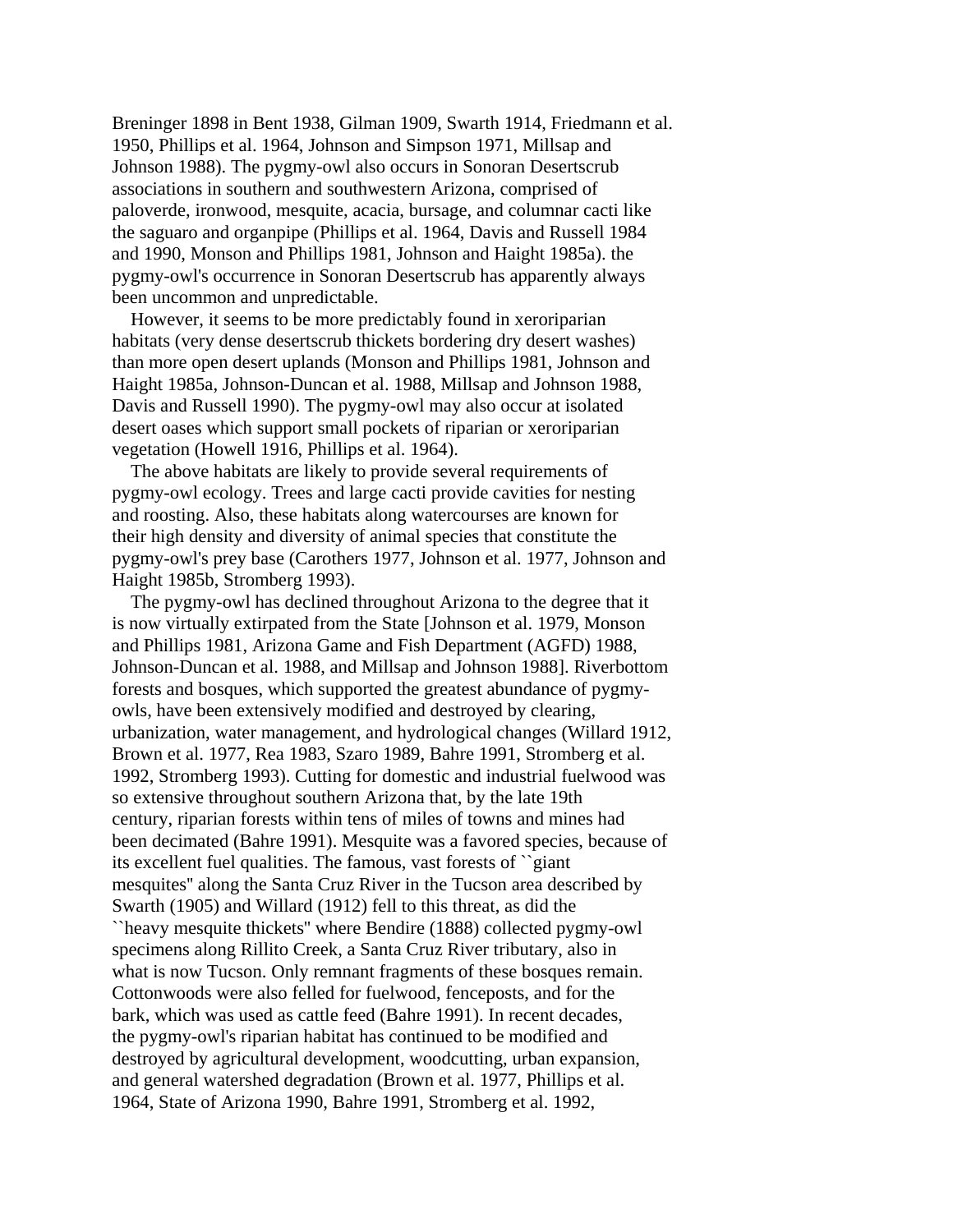Stromberg 1993).

 The trend of Sonoran Desertscrub habitats and pygmy-owl occupancy is not as clear. Historical records from this habitat in Arizona are few. This may be due to disproportionate collecting along rivers where humans were concentrated, while the upland deserts were less intensively surveyed. Johnson and Haight (1985a) suggested that the pygmy-owl adapted to upland cactus associations and xeroriparian habitats in response to the demise of Arizona's riverbottom woodlands. However, conclusive evidence to support this hypothesis is not available. It may be that desertscrub habitats simply are of lesser quality, and have always been occupied by pygmy-owls at lower frequency and density (Johnson and Haight 1985b, Taylor 1986). The few pygmy-owls located in recent years have been fairly evenly distributed between remaining riverbottom woodlands, desertscrub, and xeroriparian habitats. Sonoran Desertscrub has been affected to varying degrees by urban and agricultural development, woodcutting, and livestock grazing (Bahre 1991).

 Hunter (1988) found fewer than 20 verified records of pygmy-owls in Arizona for the period of 1971 to 1988. In 1992, surveys located three single pygmy-owls in Arizona (Fish and Wildlife Service and National Park Service, unpubl. data, SWCA, Inc. 1993). In 1993, more extensive surveys again located three single pygmy-owls in Arizona (Felley and Corman 1993, AGFD and Service, unpubl. data). Although G. b. cactorum is diurnal and frequently vocalizes in the morning, the species was not recorded or reported in breeding bird survey data (Robbins et al. 1986).

 In addition to clearing woodlands, the diversion and channelization of natural watercourses, and pumping groundwater, are also likely to have reduced G. b. cactorum habitat. Diversion and pumping result in diminished surface flows, and consequent reductions in riparian vegetation are likely (Brown et. al. 1977, Strombery et al. 1992, Stromberg 1993). Channelization often alters stream banks and fluvial dynamics necessary to maintain native riparian vegetation. The series of dams along most major southwestern rivers (e.g., the Colorado, Gila, Salt, Verde) have altered riparian habitat downstream of dams through hydrological and vegetational changes, and have inundated habitat upstream.

 Overuse by livestock has been a major factor in the degradation and modification of riparian habitat in the western U.S. These effects include changes in plant community structure and species composition and relative abundance of species and plant density. These changes are often linked to more widespread changes in watershed hydrology (Brown et al. 1977, Rea 1983, GAP 1988). These changes are likely to affect the habitat characteristics critical to G. b. cactorum. Livestock grazing in riparian habitats is one of the most common causes of riparian degradation (e.g., Ames 1977, Carothers 1977, Behnke and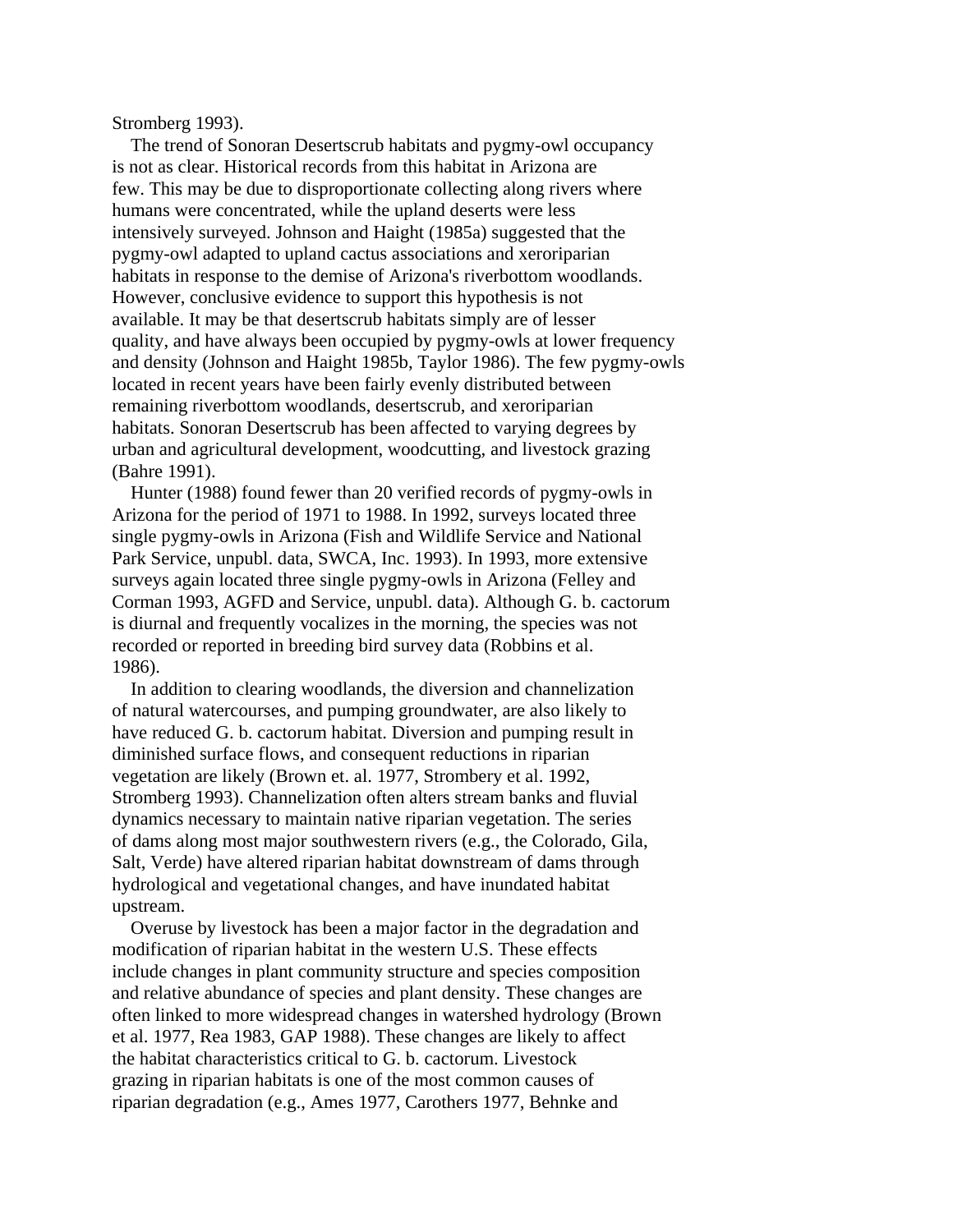Raleigh 1978, General Accounting Office 1988, Forest Service 1979).

 Potential future threats to pygmy-owl habitat also exist. Expanding human populations in the border region are expected to continue to increase impacts and threats discussed above. Further, extensive industrial, municipal, and agricultural developments facilitated by the Northern American Free Trade Agreement are anticipated along the U.S.- Mexico border. These developments may result in accelerated habitat loss and demands on groundwater.

## 2. Western Mexico

 The pygmy-owl occurs in the more arid lower elevations (below 1,200 m (4,000 ft) elevation) in western Mexico, in riparian woodlands and communities of thornscrub and large cacti. The pygmy-owl is absent or rare in the highlands of Mexico's central plateau (Friedmann et al. 1950), where the least (G. minustissima) and northern (G. qnoma) pygmyowls occur.

 In the mid-20th century, the pygmy-owl was generally described as having been common in western Mexico (van Rossem 1945, Friedmann et al. 1950, Blake 1953). Schaldach (1963) considered the pygmy-owl abundant in Colima, at the southern extreme of its range, 30 years ago. Fifth years ago, the pygmy-owl was considered ``fairly common'' in the lower elevations of western Sonora (van Rossem 1945). Current information on the status of the pygmy-owl and its habitat in western Mexico is incomplete, but suggests that trends vary within different geographic areas. The pygmy-owl can still be located fairly easily in southern Sonora (Babbitt 1985, T. Corman, AGFD, pers. comm.), but its distribution is somewhat erratic. Christmas Bird Count data from 1972 through 1991 from Alamos, Sonora, and San Blas, Nayarit, indicate that the pygmy-owl was not uncommon, but detections varied widely from year to year (National Audubon Society 1972-1992). In recent years it has been found in abundance in some areas but is absent in others, in apparently similar habitat. Abundance also varies between habitat types, being more abundant in thorn forest than cactus forest (Taylor 1986). The pygmy-owl is now rare or absent in northern Sonora, within 150 miles of the U.S.-Mexico border (Hunter 1988, Monson and Russell in prep., AGFD in litt.). Extensive conversion of desertscrub and thornscrub to the exotic bufflegrass (Cenchrus ciliarus) for livestock forage is known to be taking place, but quantification is not currently available. It is possible that the factors causing declines in Arizona are also having effects in western Mexico (Deloya 1985, Hunter 1988). However, further information is needed before determining whether it should be listed in western Mexico.

#### Eastern Populations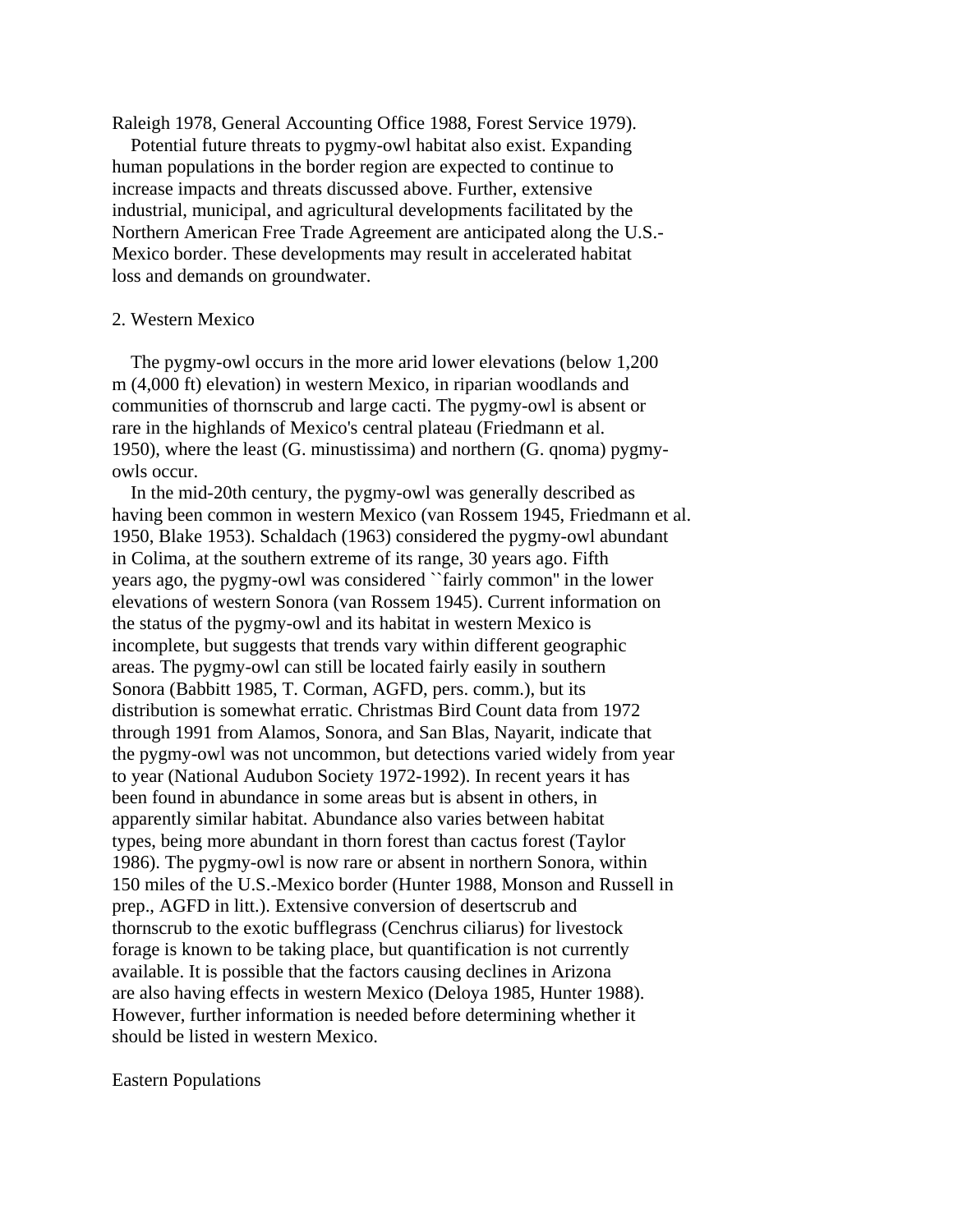Several habitat types are also used by the pygmy-owl in the eastern portion of its range. These include coastal plain oak associations in south Texas (Tewes 1992, Wauer et al. 1993), Tamaulipan Thornscrub in the lower Rio Grande valley and other lowland areas, and thick forest and second-growth forest in Nuevo Leon and Tamaulipas.

#### 1. Texas

 The pygmy-owl's historical range in Texas included the lower Rio Grande valley, where it was considered a common resident of dense mesquite-cottonwood-ebony woodlands and Tamaulipan brushland (Griscom and Crosby 1926, Bent 1938, Friedmann et al. 1950, Stillwell and Stillwell 1954, Oberholser 1974, Millsap and Johnson 1988). The pygmyowl also occurs in coastal plain oak associations between Brownsville and Corpus Christi (Oberholser 1974), where it has recently been found in significant numbers (Wauer et al. 1993, S. Beasom in litt., P. Palmer in litt.).

 The pygmy-owl has declined throughout a significant portion of its Texas range (Oberholser 1974, Johnson et al. 1979, Johnson and Haight 1985a, Millsap and Johnson 1988, Tewes 1992). It appears to persist in relatively high numbers in coastal plain oak associations north of the lower Rio Grande valley (Wauer et al. 1993). The pygmy-owl was described as a common breeding bird in the lower Rio Grande valley near Brownville in the early 1900's (Griscom and Crosby 1926, Friedmann et al. 1950), but was considered to have become rare in that region by mid-century (Wolfe 1956, Oberholser 1974). Pygmy-owls have been seen less frequently in recent years and in fewer numbers (Oberholser 1974, Hunter 1988, Wauer et al. 1993). Tewes (1992) found no pygmy-owls in a 1991 survey of the lower Rio Grande valley, but sporadic reports of single birds continue.

 Habitat has been, and continues to be, lost and modified along the lower Rio Grande valley, chiefly through agricultural development and urban expansion. Since the early 1900's, approximately 95 percent of native Tamaulipan Brushland in the lower Rio Grande valley has been cleared for agriculture, urban development, and recreation (Jahrsdoerfer and Leslie 1988). By reducing river flow, water development has further altered or destroyed brushland in riparian areas.

 Impacts on coastal oak associations are less well known, but appear to be lesser. Limited oak clearing has taken place, but extensive habitat remains. Little net quantitative change in this habitat appears to have occurred in the last 100 years, and the habitat may have increased in the late 1600's and early 1700's (Wauer et al. 1993, P. Palmer in litt.). Pygmy-owls are currently found in this habitat in their greatest numbers in the U.S.

Other causes of habitat decline in Texas include alteration of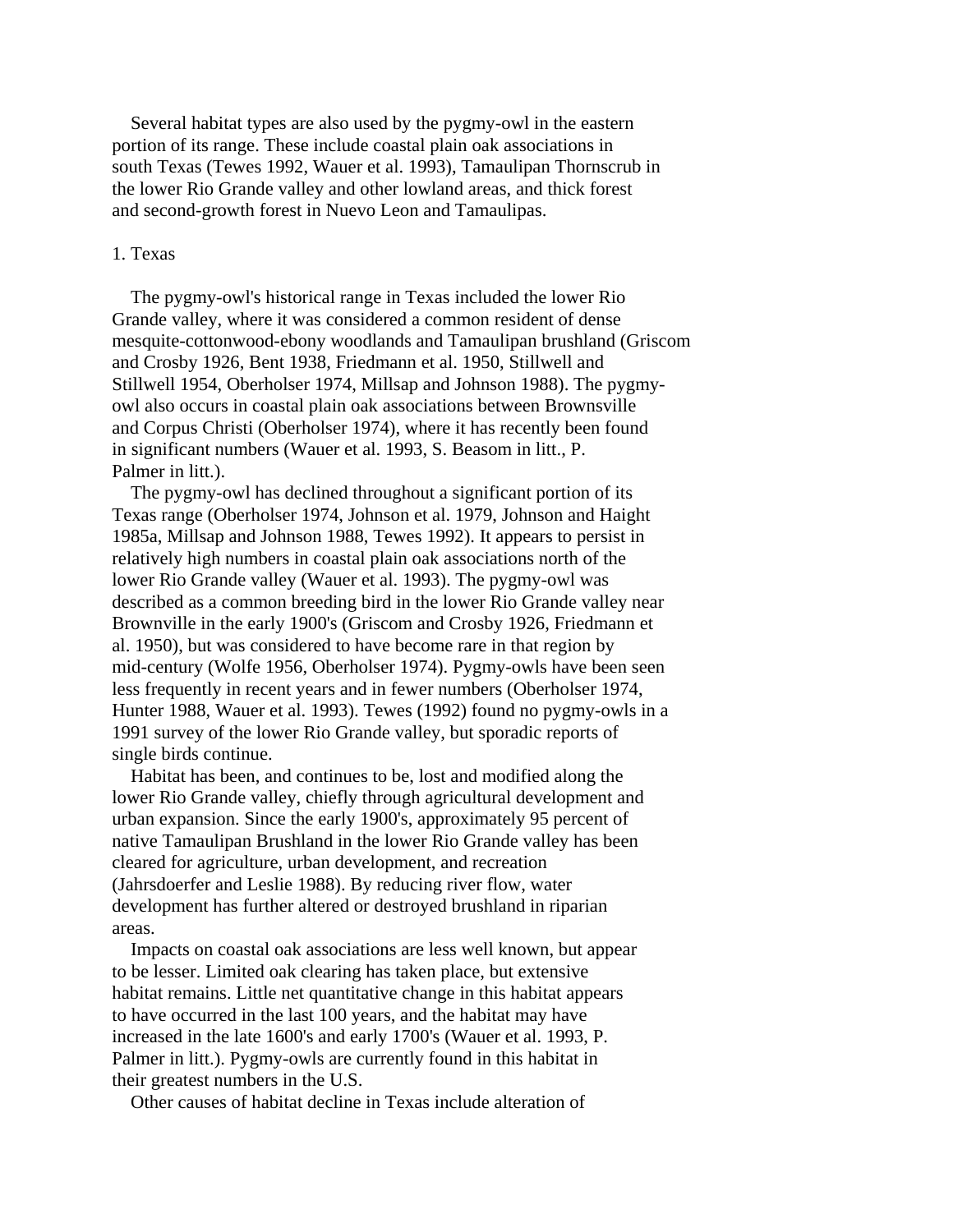water regimes and overuse by livestock, both of which have degraded the riparian ecosystems of the lower Rio Grande (see discussion of these factors under ``Arizona'', above). However, in a nonriparian grassland/ woodland mosaic in Texas, Wauer et al. (1993) believed livestock grazing may have increased pygmy-owl habitat by suppressing grasslands and allowing encroachment by oak associations.

 Potential future threats to pygmy-owl habitat also exist. In coastal Texas, placement of spoil from offshore dredging operations may impact coastal oak associations. Expanding human populations in the border region are expected to continue to increase impacts and threats discussed above. Further, extensive industrial, municipal, and agricultural developments facilitated by the North American Free Trade Agreement are anticipated along the U.S.-Mexico border. These developments may result in accelerated habitat loss and demands on groundwater.

# 2. Eastern Mexico

 The pygmy-owl occurs in lowland regions [below 330 m (1,000 ft)] along the Gulf Coast of northeastern Mexico (Friedmann et al. 1950), in the States of Tamaulipas and Nuevo Leon. Its primary habitat in this region is Tamaulipan thornscrub, forest edge, riparian woodlands, thickets, and lowland tropical deciduous forest (Webster 1974, Tewes 1992, Enriquez-Rocha et al. 1993). The pygmy-owl is absent or rare in the highlands of Mexico's central plateau (Friedmann et al. 1950), where the least and northern pygmy-owls occur.

 In the mid-20th century, the pygmy-owl was generally described as having been common in eastern Mexico (Friedmann et al. 1950, Blake 1953). Current information on the status of the pygmy-owl and its habitat in eastern Mexico is incomplete. In 1976, the pygmy-owl was reported to be ``fairly common'' in the Sierra Picachos of Nuevo Leon (Arvin 1976). In 1991, Texas (1992) located pygmy-owls at 13 of 27 survey sites in northeastern Mexico. Tewes (1992) believed expansion of the human population could reduce available habitat in the region surveyed, but also noted that pygmy-owls were found within larger towns in the region. Wauer et al. (1993) believed no populations in northeastern Mexico appeared to be sizable enough to provide recruitment for other areas. Christmas Bird Count data from 1972 through 1992 from Rio Corona and Gomez Farias, both in Tamaulipas, indicate the pygmy-owl was not uncommon, but detections varied widely from year to year (National Audubon Society 1972-1992). Christmas Bird Count data indicated the same for ferruginous pygmy-owls at El Naranjo in San Louis Potosi, at the zone of probably intergradation between G.b. cactorum and G.b. ridgwayi. It is possible that the factors causing declines in Texas are also having effects in Mexico (Deloya 1985, Hunter 1988). However, further information on the subspecies is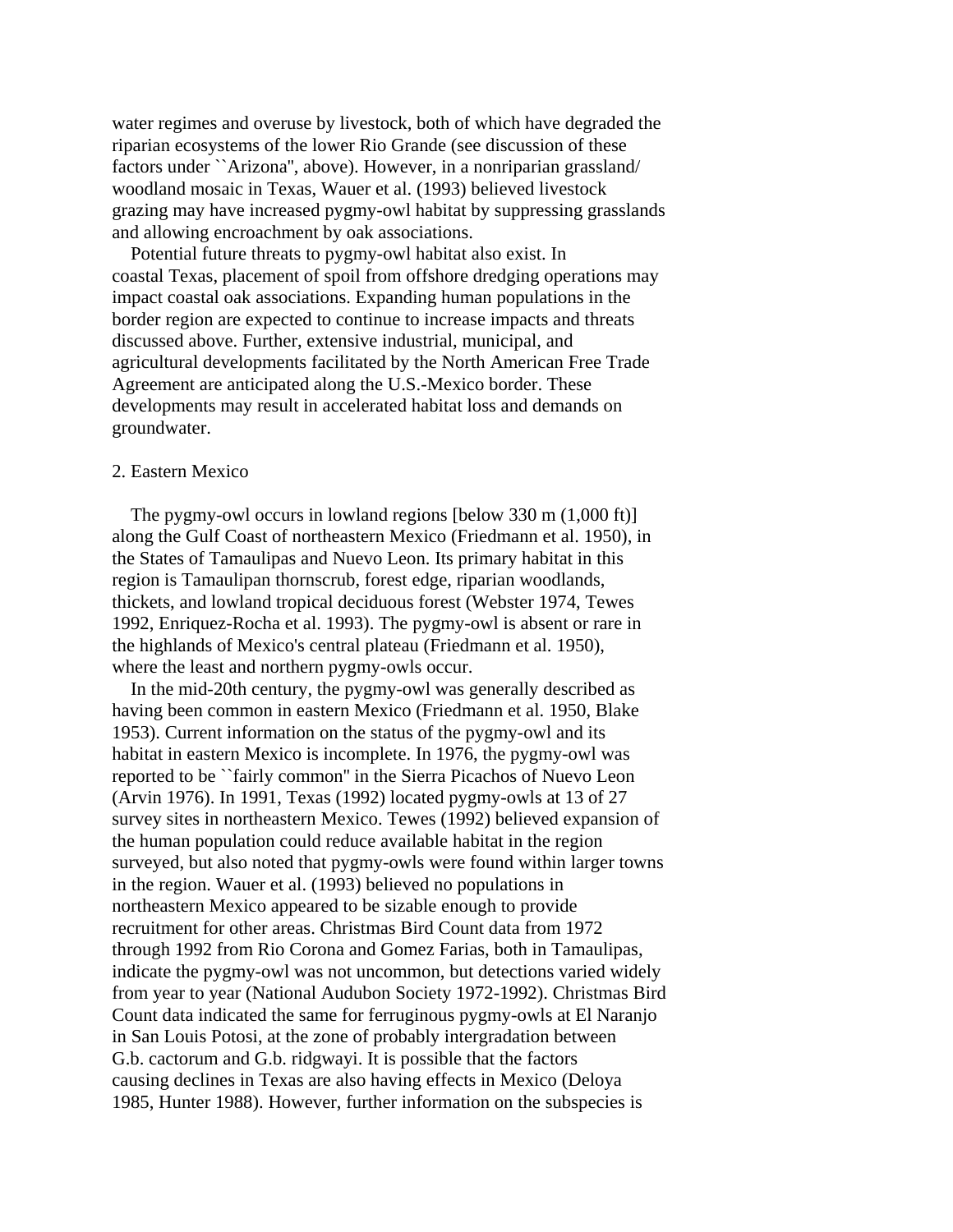needed before determining whether it should be listed in eastern Mexico.

 B. Overutilization for commercial, recreational, scientific, or educational purposes. The pygmy-owl is highly sought by bird watchers, who concentrate at several of the remaining known locations of pygmyowls in the U.S. While limited, careful bird watching is probably not harmful, excess attention by bird watchers may at times constitute harassment, affecting the occurrence and behavior of the pygmy-owl (Oberholser 1974, Tewes 1992). For example, in early 1993, one of the few areas in Texas known to support the pygmy-owl continued to be widely publicized (American Birding Association 1993). The resident pygmy-owls were not detected at this highly-visited area after early in the breeding season. The Service is unaware of any other overuse, for any purpose, which constitutes a threat to the pygmy-owl.

 c. Disease or predation. The Service is unaware of any disease or predation which constitutes a significant threat to G. b. cactorum.

 D. The inadequacy of existing regulatory mechanisms. The Migratory Bird Treaty Act (MBTA) (16 U.S.C. 703-712) is the only direct, current Federal protection provided for the cactus ferruginous pygmy-owl. The MBTA prohibits ``take'' of any migratory bird. ``Take'' is defined as \*\*\*\* to pursue, hunt, shoot, wound, kill, trap, capture, or collect, or attempt to pursue, hunt, shoot, wound, kill, trap, capture, or collect.'' However, unlike the Endangered Species Act, there are no provisions in the MBTA preventing habitat destruction unless direct mortality or destruction of active nests occurs.

 The Federal Clean Water Act contains provisions for regulating impacts to river systems and their tributaries. These mechanisms have been insufficient to prevent major losses of riparian habitat, including habitats occupied by the pygmy-owl.

 The State of Arizona lists the ferruginous pygmy-owl (subspecies not defined) as endangered (AGFD 1988). However, this designation does not provide special regulatory protection. Arizona regulates the capture, handling, transportation, and take of most wildlife, including G. b. cactorum, through game laws, special licenses, and permits for scientific investigation. However, habitat is not protected under Arizona endangered species law.

 The State of Texas lists the ferruginous pygmy-owl (subspecies not defined) as threatened (Texas Parks and Wildlife Department 1978 and 1984). This designation requires permits for take for propagation, zoological gardens, aquariums, rehabilitation purposes, and scientific purposes (State of Texas 1991). Again, however, there are no provisions for habitat protection. The pygmy-owl is also on the Texas Organization for Endangered Species' (TOES) ``watch list'' (TOES 1984).

 Most Federal agencies have policies to protect species listed by States as threatened or endangered, and some also protect species that are candidates for Federal listing. For example, the National Park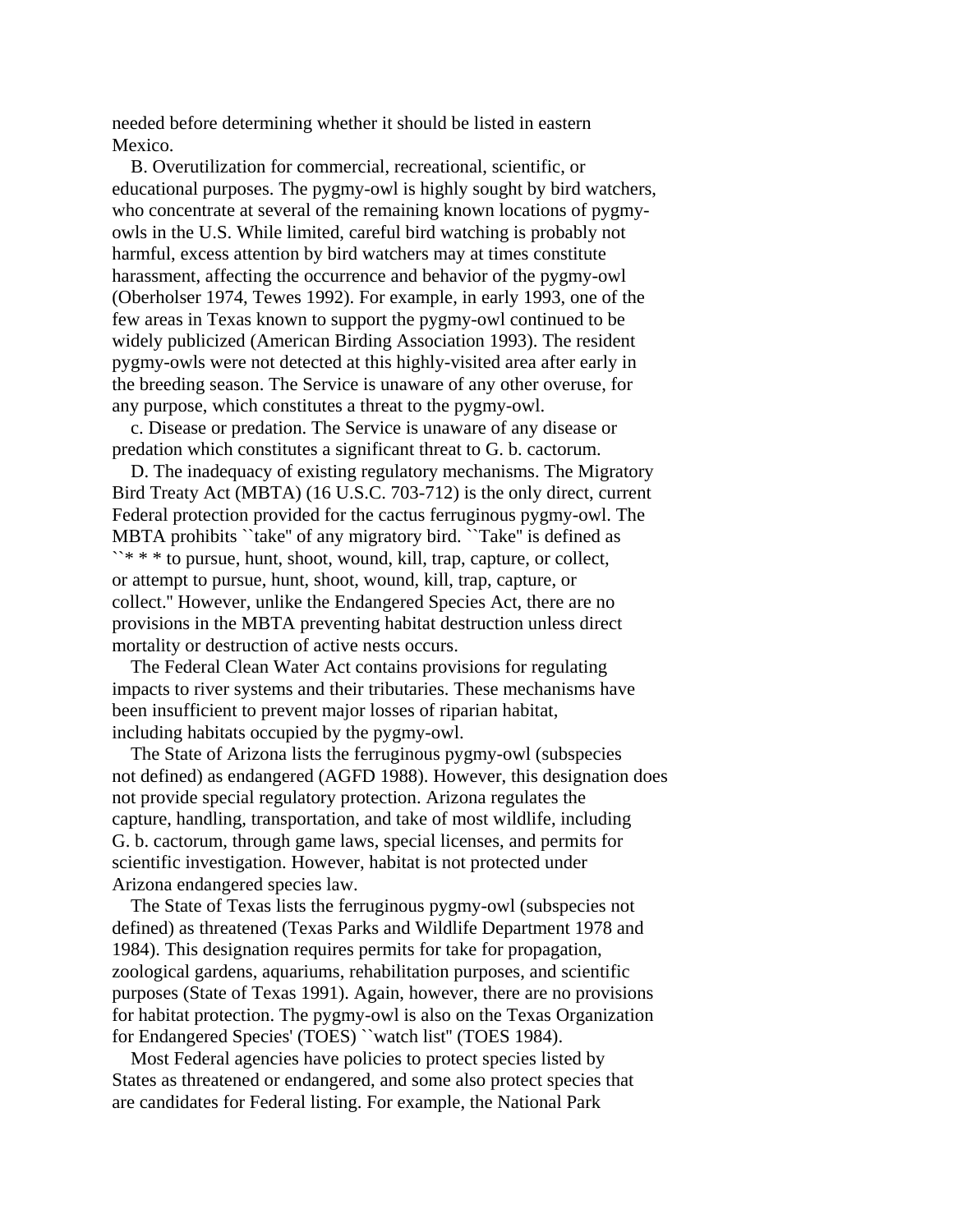Service protects all wildlife within most National Parks and Monuments. However, until agencies develop specific protection guidelines, evaluate their effectiveness, and institutionalize their implementation, it is uncertain whether any general agency policies adequately protect the pygmy-owl and its habitat.

 No conservation plans or habitat restoration projects specific to the cactus ferruginous pygmy-owl exist for lands managed by the U.S. Government, Indian Nations, State agencies, or private parties. The Forest Service, Bureau of Land Management, and Bureau of Reclamation have focussed some attention on modifying livestock grazing practices in recent years, particularly as they affect riparian ecosystems. Several of those projects are in the former range of G. b. cactorum, including some historical nesting locations. In addition, some private landowners in Southern Texas are accommodating research and have expressed interest in carrying out conservation measures to benefit the pygmy-owl.

 E. Other natural or manmade factors affecting its continued existence. The riparian woodland habitat of G. b. cactorum was always rare and has become even more so. Its habitat rarity, and small, isolated populations make the remaining G. b. cactorum increasingly susceptible to local extirpation through land development, predation, and stochastic events such as catastrophic floods and fires.

 The disjunct nature of habitats, small breeding populations, and nonmigratory status may also impede the flow of genetic material between populations and reduce the chance of demographic and genetic rescue from immigration for adjacent populations. The resulting constraints on the gene pool intensify the external threats to the pygmy-owl.

 The pygmy-owl's occurrence in floodplain areas that are now largely agricultural may indicate a potential threat from pesticides. Where populations remain, they are sometimes in proximity to agricultural areas, with associated pesticides and herbicides. Without appropriate precautions, these agents may potentially affect G. b. cactorum through direct toxicity or effects on their food base. No quantitative data on this potential threat are known at this time.

 This pygmy-owl nests in cavities excavated by woodpeckers in trees or large cacti. Some sources (AGFD 1988) believe that increasing competition with the exotic European starling for nest cavities may be a threat to cavity nesters like the pygmy-owl.

 The Service has carefully assessed the best scientific and commercial information available regarding the past, present, and future threats faced by this species in determining to propose this rule. Based on this evaluation, the preferred action is to list the cactus ferruginous pygmy-owl (Glaucidium brasilianum cactorum) as endangered in Arizona, where it is nearly extirpated and is in imminent danger of imminent danger of disappearing, and as threatened in Texas,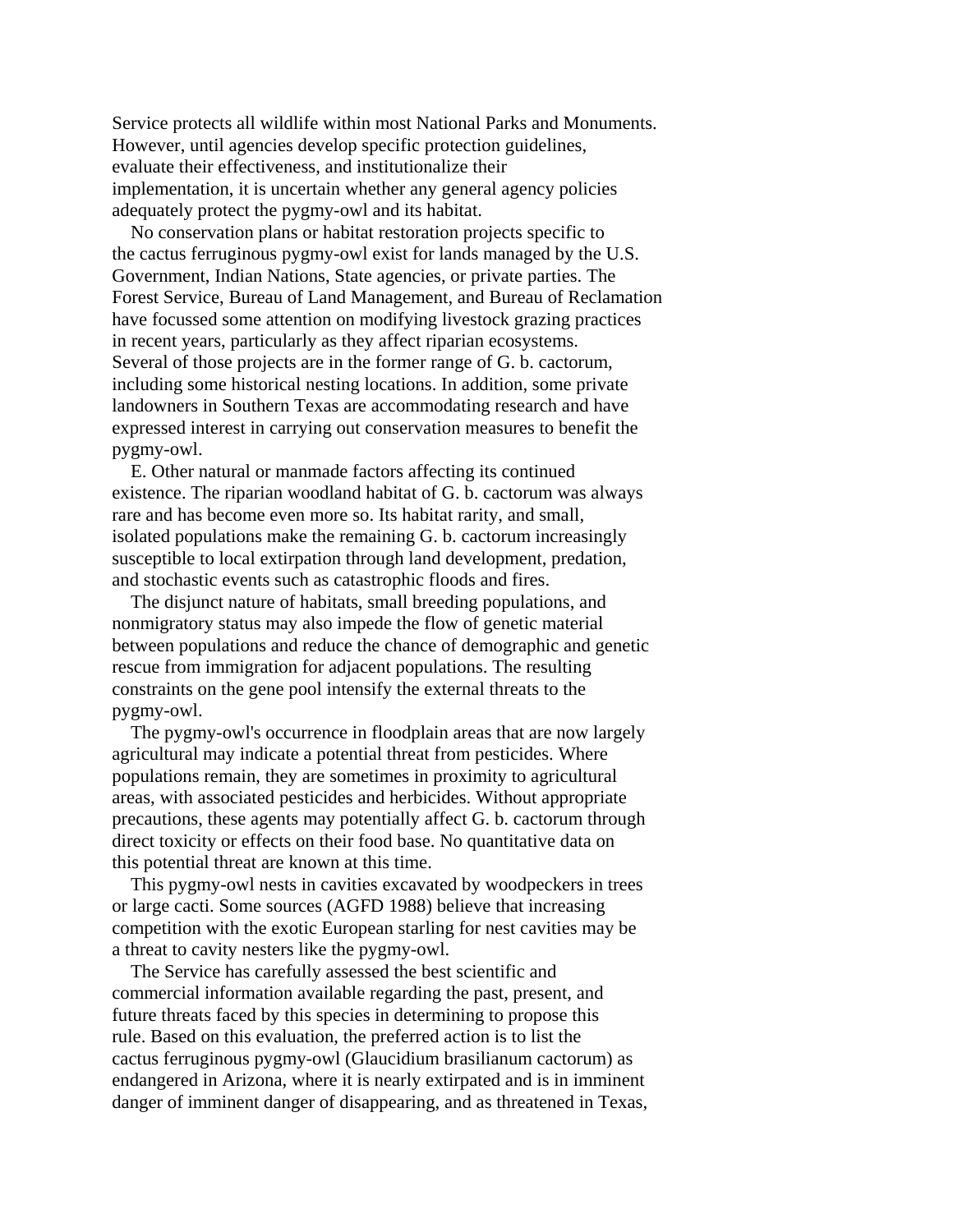where it has undergone significant decline but is not in danger of extinction. The Service will continue to review the status of the species in Mexico.

# Critical Habitat

Critical habitat, as defined by Section 3 of the Act, means:

 (i) The specific areas within the geographical area occupied by a species, at the time it is listed in accordance with the Act, on which are found those physical or biological features (I) essential to the conservation of the species and (II) that may require special management considerations or protection, and

 (ii) Specific areas outside the geographical area occupied by a species at the time it is listed, upon a determination that such areas are essential for the conservation of the species.

Section  $4(a)(3)$  of the Act requires that critical habitat be designated to the maximum extent prudent and determinable concurrently with the determination that a species is endangered or threatened. Critical habitat is being proposed for the cactus ferruginous pygmy-owl to include riparian thickets, forests, and woodlands along streams, rivers, and ephemeral drainages in Arizona. The following areas proposed as critical habitat (all legal descriptions are from the Gila and Salt River Meridian):

 1. Arizona, Maricopa County: approximately 21 km (13 mi) along the Salt River, from Stewart Mountain Dam to Granite Reef Dam.

 2. Arizona, Maricopa County: approximately 39 km (24 mi) along the Verde River, from Bartlett Dam to the confluence of the Verde and Salt Rivers.

 3. Arizona, Cochise, Pima, and Pinal Counties: approximately 97 km (60 mi) along the San Pedro River, from the confluence of Soza Canyon to the confluence of the San Pedro and Gila Rivers, including Cook's Lake.

 4. Arizona, Pima County: approximately 42 km (26 mi) along the Santa Cruz River, from the Interstate 19 bridge downstream to the Avra Valley Road bridge.

 5. Arizona, Pima County: approximately 54 km (34 mi) along the Rillito Creek system, from the confluence of Rillito Creek and the Santa Cruz River upstream, along Tanque Verde Creek to the boundary between sections 2 and 3, Township 14 south, Range 16 east, and upstream along Agua Caliente Creek to the Soldier Trail crossing.

 6. Arizona, Pima County: approximately 23 km (14 mi) along Canada del Oro, from its confluence with Sutherland Wash downstream to its confluence with the Santa Cruz River.

 7. Arizona, Pima County: approximately 45 km (28 mi) along Alamo Wash and Growler Wash, from the well in Alamo Canyon (T16S, R4W, unsurveyed Section 6) downstream to the point where Growler Wash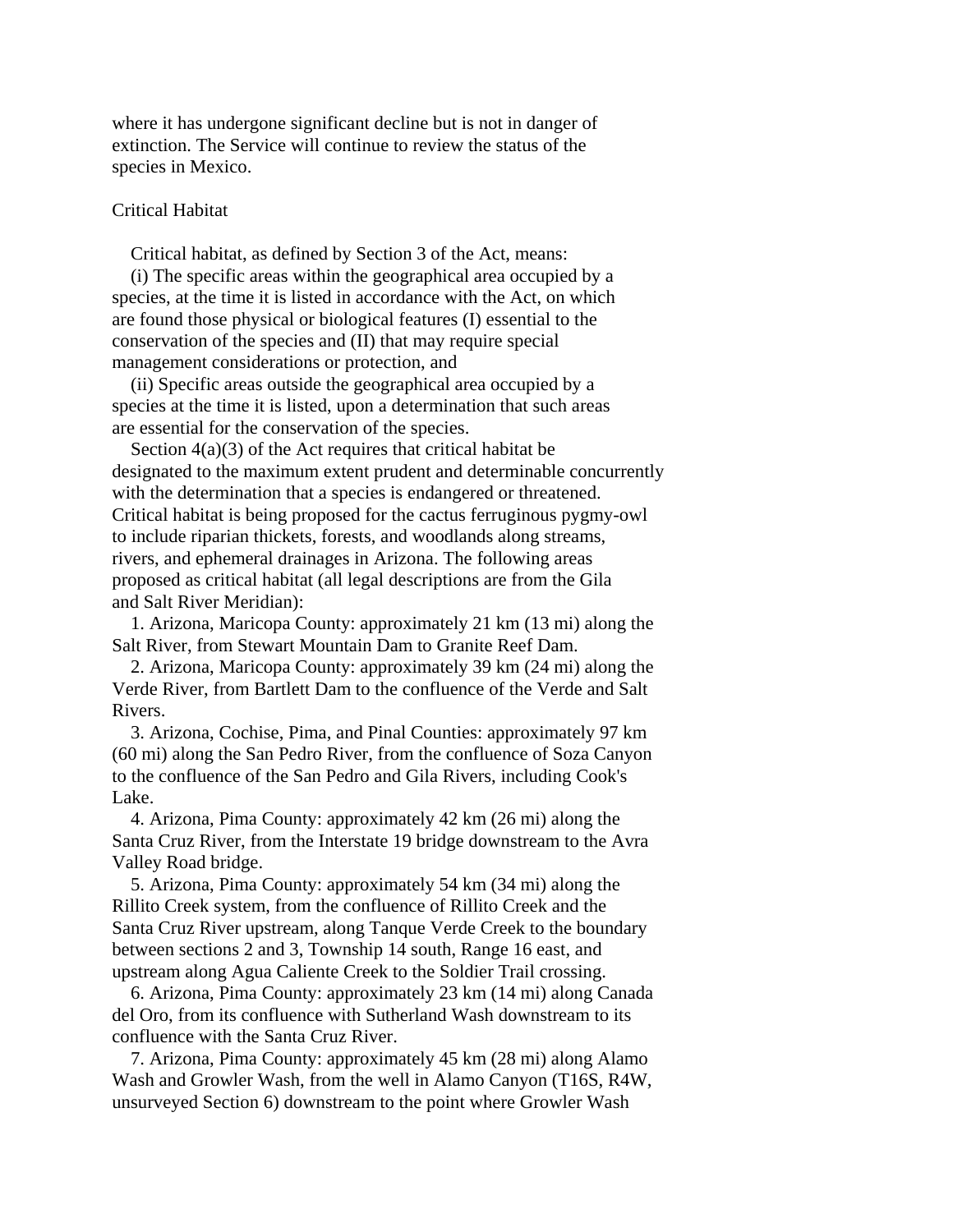intersects the Bates Well Road.

 8. Arizona, Pima County: approximately 13 km (8 mi) along Arivaca Creek, from the road crossing in the town of Arivaca downstream to the confluence with San Luis Wash.

 9. Arizona, Greenlee and Graham Counties: approximately 27 km (17 mi) along the Gila River, from the confluence with the San Francisco River downstream to the gaging station in Section 31, Township 6 South, Range 28 East Meridian.

 10. Arizona, Pinal and Graham Counties: approximately 69 km (43 mi) along the Gila River, from the confluence with the San Pedro River downstream to the Ashurst-Hayden Dam.

 11. Arizona, Graham County: approximately 10 km (6 mi) along Bonita Creek, from the boundary between Section 36, Township 5 South, Range 27 East, and Section 31, Township 5 South, Range 28 East, downstream to the confluence of Bonita Creek and the Gila River.

 12. Arizona, Maricopa County: approximately 27 km (17 mi) along the New River, from the boundary between Sections 3 and 4, Township 7 North, Range 3 East, downstream to the boundary between Sections 19 and 20, Township 6 North, Range 2 East.

 A total of approximately 467 km (290 mi) of stream and river, including the 100-year floodplain and 100 meters laterally adjacent to the 100-year floodplain, is being proposed as critical habitat. The areas described were chosen for critical habitat designation because they contain historical and/or current locations for the cactus ferruginous pygmy-owl, and/or have the potential to support nesting cactus ferruginous pygmy-owls. All areas contains, or with recovery will contain, suitable nesting habitat. All areas contain some unoccupied habitat or former (degraded) habitat, which is needed to recover ecosystem integrity and support larger numbers of the owl during its recovery.

 The areas proposed for critical habitat are on lands owned and managed by the Service, the National Park Service, the Bureau of Land Management, the U.S. Forest Service, the Fort McDowell Indian Reservation, the Salt River Indian Reservation, the State of Arizona, and private parties. The majority of proposed critical habitat is on lands owned or managed by the Bureau of Land Management, the State of Arizona, and private parties.

 The Service is required to base critical habitat proposals on the best available scientific information (50 CFR Sec. 424.12). In determining what areas to propose as critical habitat, the Service considers those physical and biological features that are essential to the conservation of the species and that may require special management considerations or protection (primary constituent elements). Species requirements include, but are not limited to, the following: (1) Space for individual and population growth; (2) food, water, air, light, minerals, or other nutritional or physiological requirements; (3) cover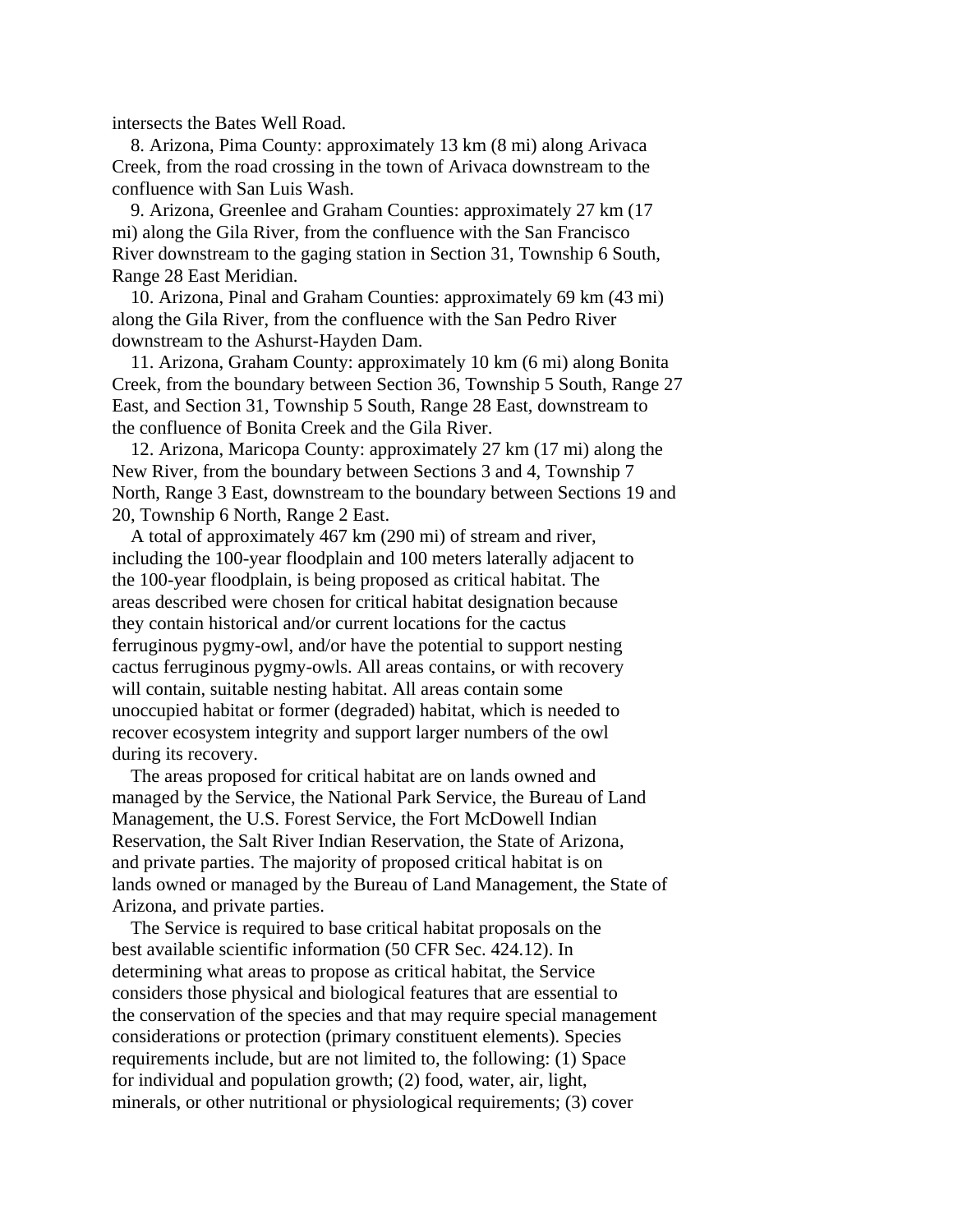or shelter; (4) sites for breeding, reproduction, rearing of offspring, germination, or seed dispersal; and, generally, (5) habitats that are protected from disturbance or are representative of the historical geographical and ecological distributions of a species. Primary constituents elements of critical habitat may include, but are not limited to, the following: Roost sites, nesting grounds, spawning sites, feeding sites, seasonal wetland or dryland, water quality or quantity, host species or plant pollinators, geological formation, vegetation type, tide, and specific soil types.

 The Service is proposing to designate as critical habitat areas which provide, or with rehabilitation will provide, the above physical and biological features and primary constituent elements. In determining biologically appropriate areas to propose for designation as critical habitat, the Service focuses on the primary constituent elements that are essential to the conservation of the species, without consideration of land or water ownership or management.

 The Service is required to list the primary constituent elements for any critical habitat that is proposed. For all areas of critical habitat proposed here, the above features and elements are provided or will be provided by thickets, forests, woodlands, thornscrub, and desertscrub that are inhabited or potentially habitable for the primary biological needs of foraging, nesting, rearing of young, roosting, and sheltering. Constituent elements include riparian forests, riverbottom woodlands, and xeroriparian thickets within or bordering the designated drainages. Woodlands, thickets, and desertscrub associations adjacent to these floodplain areas also provide primary constituent elements. Specific plant associations include those dominated by cottonwood, mesquite, and Sonoran Desertscrub/Thornscrub. These plant associations are characterized by, but are not limited to, the following plant species, in any combination: cottonwood, willow (Salix spp.), ash, mesquite, paloverde, ironwood, saguaro cactus, organpipe cactus, cresotebush (Larrea spp.), acacia, and hackberry, and areas where such vegetation may become established. These associations attain their greatest development, and support the highest numbers of pygmy-owls, in the approximate 100-year floodplain zone of river drainages.

 The presence of surface or subsurface water is critical in maintaining the majority of pygmy-owl habitat. The thicket, woodland, and forest communities described above are largely dependent on availability of groundwater at or near the soil surface. Surface or subsurface moisture may also be important in maintaining various species comprising the pygmy-owl's prey base.

 The above primary constituent elements are interrelated in the life history of the cactus ferruginous pygmy-owl. These relationships were major considerations in selection of proposed critical habitat. In addition to the above primary constituent elements, several other selection criteria were used to determine areas necessary for the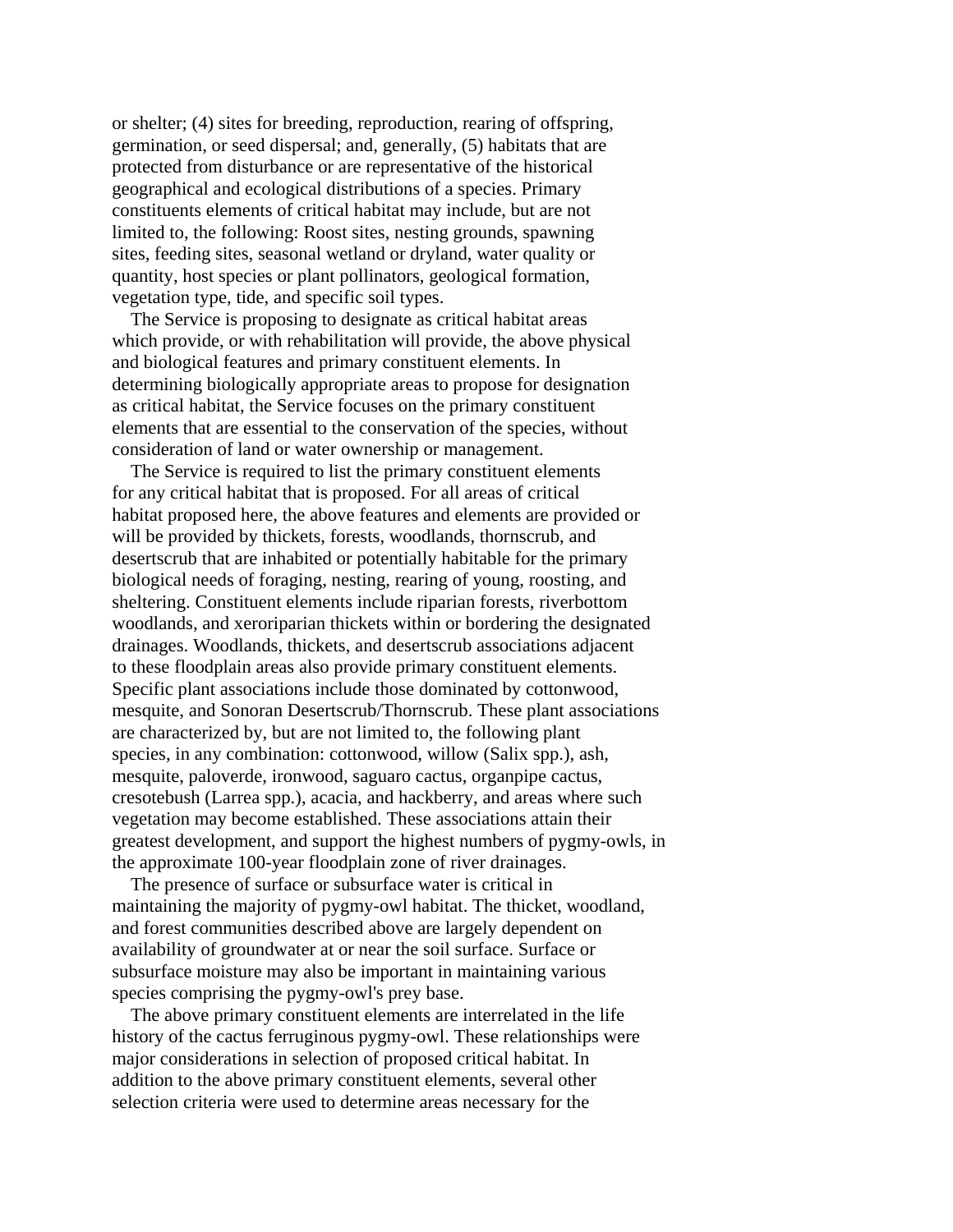survival and recovery of the pygmy-owl. These were: (1) Areas where pygmy-owls were historically recorded as occurring; (2) areas adjacent to or near those where pygmy-owls were historically recorded as occurring that provide or provided the same constituent elements; and (3) areas pygmy-owls are currently known to occur.

 Not all areas likely to have been occupied historically, or likely to be occupied now, have been proposed for designation as critical habitat. The critical habitat areas proposed are those that the Service believes are necessary for the survival and recovery of the pygmy-owl and in need of special management or protection. For example, in Sonoran Desertscrub habitat of upland areas in southern Arizona, the pygmy-owl apparently has always been uncommon to rare and unpredictable in occurrence. The Service believes this desert habitat has always been of peripheral or marginal importance to pygmy-owls in Arizona, and that the habitats necessary for the survival and recovery of the pygmy-owl are those along major riverbottoms, where the species was historically common. Therefore, sections of major rivers have been proposed as critical habitat, but Sonoran Desert habitats, in general, have not. However, pygmy-owls will still receive protection under Sections 7 and 9 of the Act, regardless of whether they occur in critical habitat.

 Designation of critical habitat is not prudent when the species is threatened by taking or other human activity, and identification of critical habitat can be expected to increase the degree of such threat, or when designation of critical habitat would not be beneficial to the species [50 CFR 424.12(a)(1)].

 Because the Service is currently working cooperatively with private landowners in Texas to reach agreements with them concerning maintenance of important habitat, the Service has determined that designation of critical habitat in Texas is unnecessary and would not be beneficial to the pygmy-owl. Furthermore, a probable outcome of such a designation in Texas would be an increase in disturbance to pygmyowls by bird watchers. An increase in bird watchers trespassing on private land is a concern expressed by private landowners, and such events could damage a currently harmonious working relationship with the Service and researchers.

Section  $4(b)(8)$  requires, for any proposed or final regulation that designates critical habitat, a brief description and evaluation of those activities (public or private) that may adversely modify such habitat or may be affected by such designation. Such activities may include:

 (1) Removing, thinning or destroying vegetation. Activities that remove, thin, or destroy vegetation, by mechanical (woodcutting or bulldozing), chemical (herbicides or burning), or biological (grazing) means;

 (2) Water diversion or impoundment, groundwater pumping, or any other activity that may significantly alter the quantity or quality of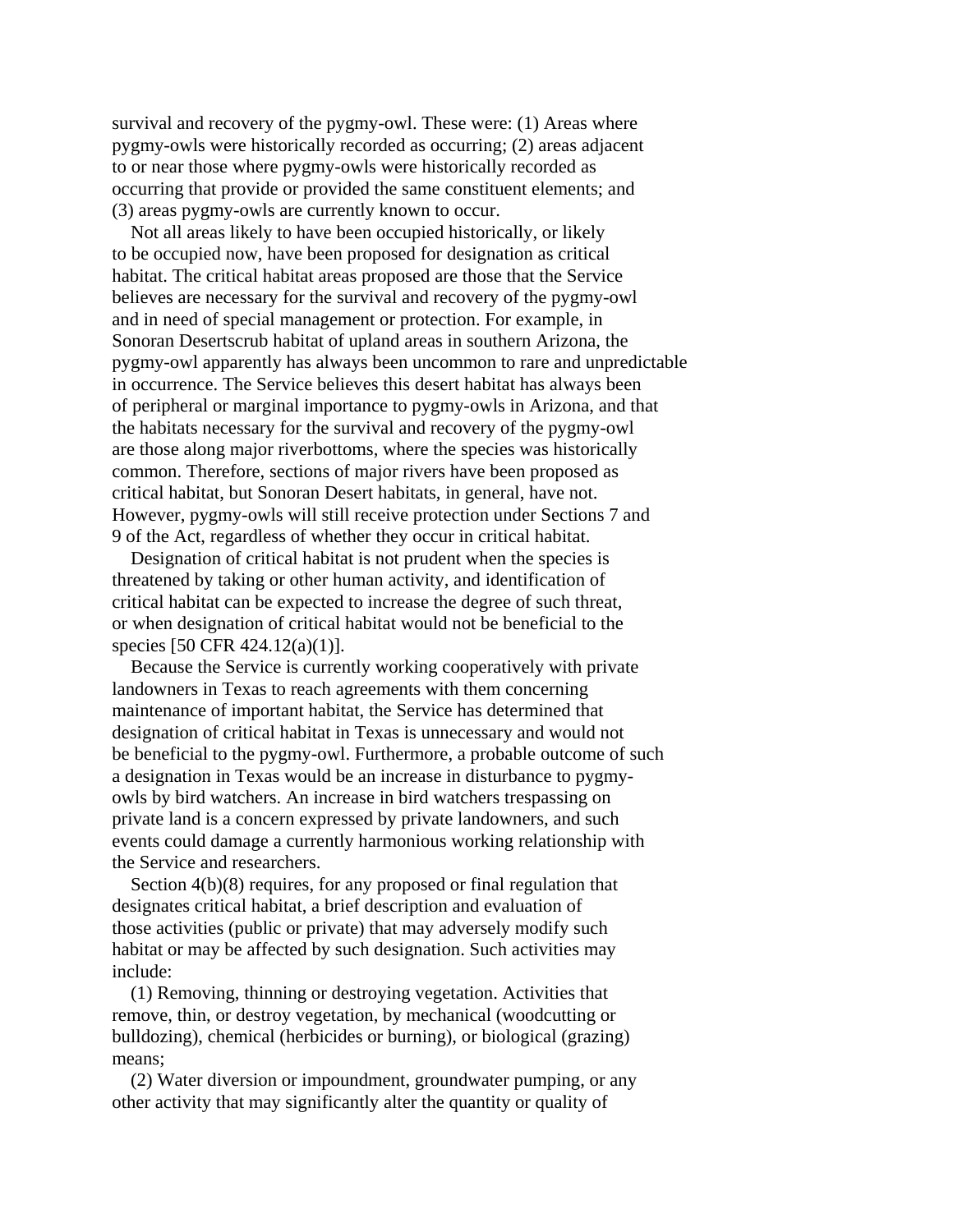surface or subsurface water flow;

 (3) Overstocking or other mismanagement of livestock; and (4) Development of recreational facilities and off-road vehicle operation.

 Section 4(b)(2) of the Act requires the Service to consider economic and other impacts of designating a particular area as critical habitat. The Service will consider the critical habitat designation in light of all additional relevant information obtained before making a decision on whether to issue a final rule.

# Special Rule

 The Service recognizes that the major portion of the population in Texas exists because present land management by private landowners is generally compatible with the well-being of the owl. The Service intends to work with landowners in developing management plans and agreements with the objective of recovery and eventual delisting of the Texas population. The Service is also proposing a special rule under section 4(d) of the Act that offers additional management flexibility for this species. The special rule would remove the prohibition against incidental taking of this species in any area subject to a conservation agreement between the Service and the landowner when the taking is caused by routine ranching activities and does not involve any destruction of nest trees. In order for a conservation agreement to be accepted by the Service, it would have to describe the activities to be undertaken in the area that may affect the species; estimate the amount extent, and type of incidental taking likely to result from these activities; and prescribe adequate mitigation measures.

 The Service believes that a special rule of this nature will benefit the cactus ferruginous pygmy-owl in Texas, and that the rule would satisfy the requirement under section 4(d) that regulations applied to threatened species embody those measures deemed necessary and advisable to provide for the conservation of the species in question.

# Available Conservation Measures

 Conservation measures provided to species listed as endangered or threatened under the Act include recognition, recovery actions, requirements for Federal protection, and prohibitions against certain practices. Recognition through listing encourages and results in conservation actions by Federal, State, and private agencies, groups, and individuals. The Act provides for possible land acquisition and cooperation with the States and authorizes recovery plans for all listed species. The protection required for Federal agencies and the prohibitions against taking and harm are discussed, in part, below.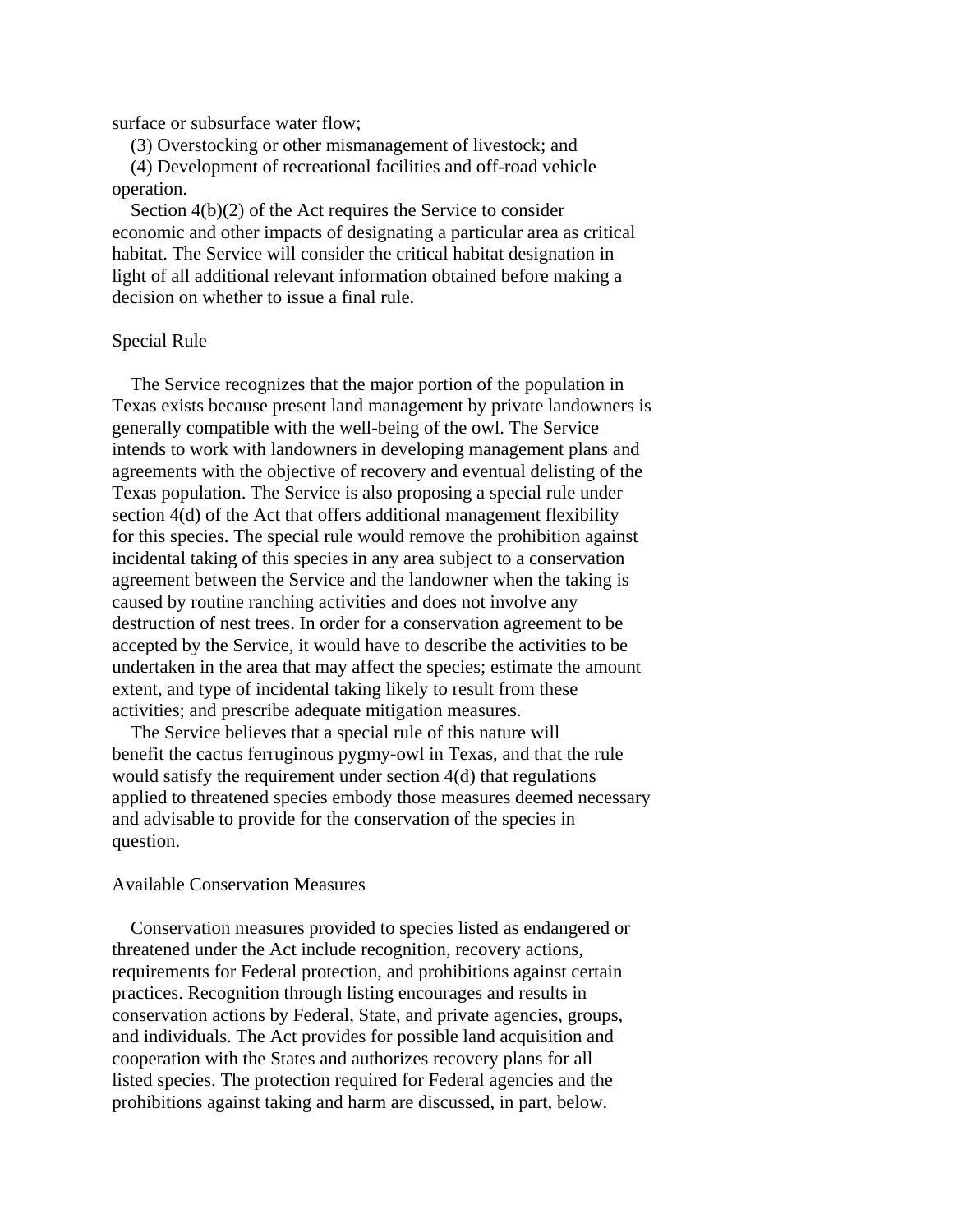Section 7(a) of the Act, as amended, requires Federal agencies to evaluate their actions with respect to any species that is proposed or listed as endangered or threatened and with respect to its critical habitat, if any is being designated. Regulations implementing this interagency cooperation provision of the Act are codified at 50 CFR Part 402. Section  $7(a)(4)$  requires Federal agencies to confer informally with the Service on any action that is likely to jeopardize the continued existence of a proposed species or result in destruction or adverse modification of proposed critical habitat. If a species is listed subsequently, Section  $7(a)(2)$  requires Federal agencies to ensure that activities they authorize, fund, or carry out are not likely to jeopardize the continued existence of such a species or to destroy or adversely modify its critical habitat. If a Federal action may affect a listed species or its critical habitat, the responsible Federal agency must enter into formal consultation with the Service.

 The Act and implementing regulations found at 50 CFR 17.21 and 17.31 set forth a series of general prohibitions and exceptions that apply to all endangered and threatened wildlife, respectively. These prohibitions, in part, make it illegal for any person subject to the jurisdiction of the U.S. to take (includes harass, harm, pursue, hunt, shoot, wound, kill, trap, or collect; or to attempt any of these), import or export, ship in interstate commerce in the course of commercial activity, or sell or offer for sale in interstate or foreign commerce any listed species. It also is illegal to possess, sell, deliver, carry, transport, or ship any such wildlife that has been taken illegally. Certain exceptions apply to agents of the Service and State conservation agencies.

 Permits may be issued to carry out otherwise prohibited activities involving endangered and threatened wildlife species under certain circumstances. Regulations governing permits are at 50 CFR 17.22, 17.23, and 17.32. Such permits are available for scientific purposes, to enhance the propagation or survival of the species, and/or for incidental take in connection with otherwise lawful activities. For threatened species, there are also permits for zoological exhibition, educational purposes, or special purposes consistent with the purpose of the Act.

 Section 4(d) of the Act provides authority for the Service to promulgate special rules for threatened species. The Service is proposing a special rule for the cactus ferruginous pygmy-owl in Texas that would relax the prohibition against incidental taking where the Service and a landowner have entered into a conservation agreement.

# Public Comments Solicited

 The Service intends that any final action resulting from this proposal will be as accurate and as effective as possible. Therefore,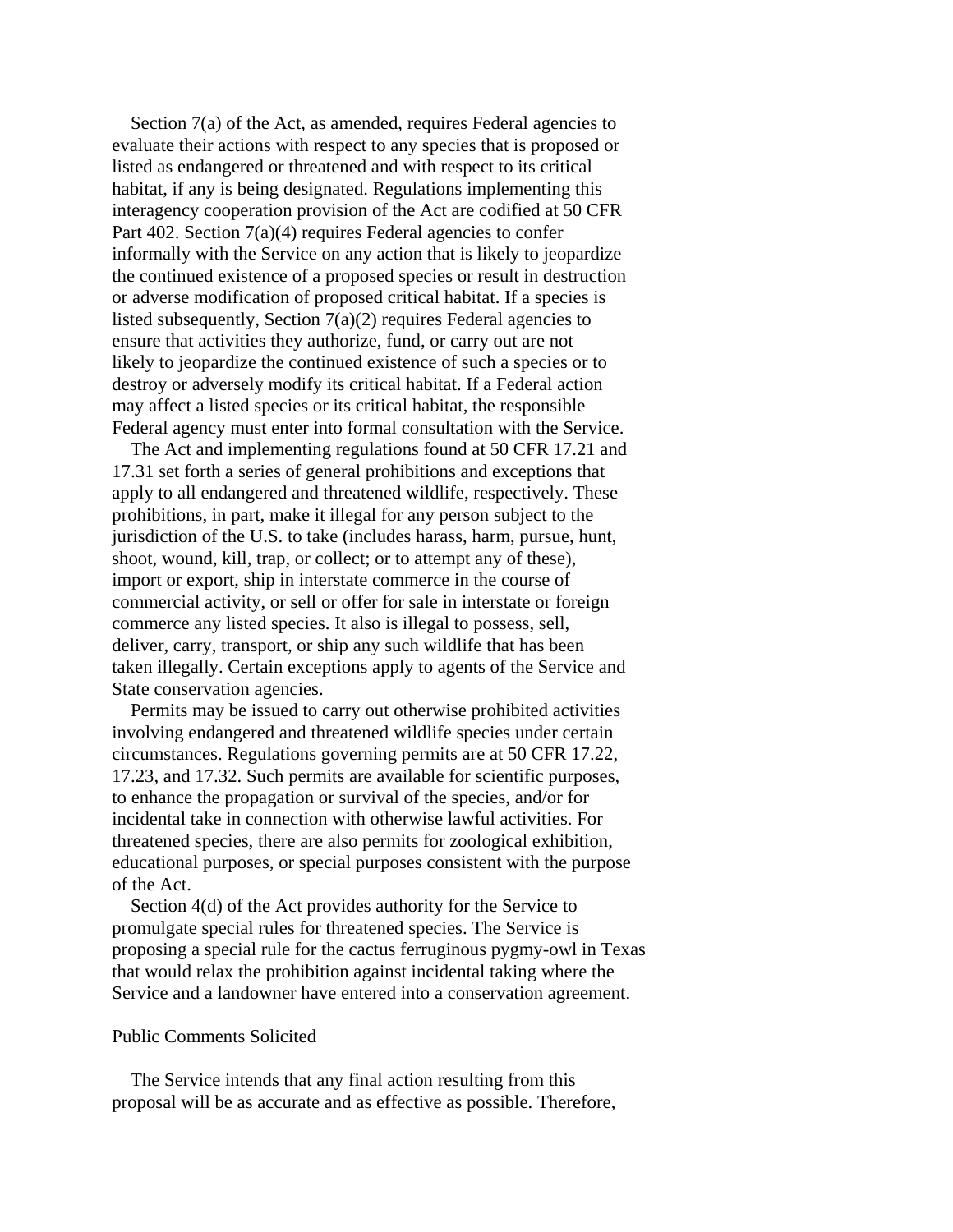comments or suggestions from the public, other concerned governmental agencies, the scientific community, industry, or any other interested party concerning this proposed rule are hereby solicited. Comments particularly are sought concerning:

 (1) Biological, commercial trade, or other relevant data concerning any threat (or lack thereof) to this species;

 (2) The location of any additional populations of this species and the reasons why any habitat should or should not be determined to be critical habitat as provided by Section 4 of the Act;

 (3) Additional information concerning the range, distribution, and population size of this species;

 (4) Current or planned activities in the subject area and their possible impacts on this species; and

 (5) Any foreseeable economic and other impacts resulting from the proposed designation of critical habitat.

 Final promulgation of a regulation on this species will take into consideration the comments and any additional information received by the Service, and such communications may lead to a final regulation that differs from this proposal.

 The Endangered Species Act provides for a public hearing on this proposal, if requested. Requests must be received within 45 days of the date of publication of this proposal; such requests must be made in writing and addressed to the Service's Arizona State Office (see ADDRESSES section).

# National Environmental Policy Act

 The Fish and Wildlife Service has determined that an Environmental Assessment, as defined under the authority of the National Environmental Policy Act of 1969, need not be prepared in connection with regulations adopted pursuant to Section 4(a) of the Endangered Species Act of 1973, as amended. A notice outlining the Service's reasons for this determination was published in the Federal Register on October 25, 1993 (48 FR 49244).

#### References Cited

 A complete list of all references cited herein is available from the Service's Arizona State Office (see ADDRESSES).

## Author

 The primary author of this proposed rule is Robert M. Marshall, Arizona Ecological Services State Office (see ADDRESSES) above.

List of Subjects in 50 CFR Part 17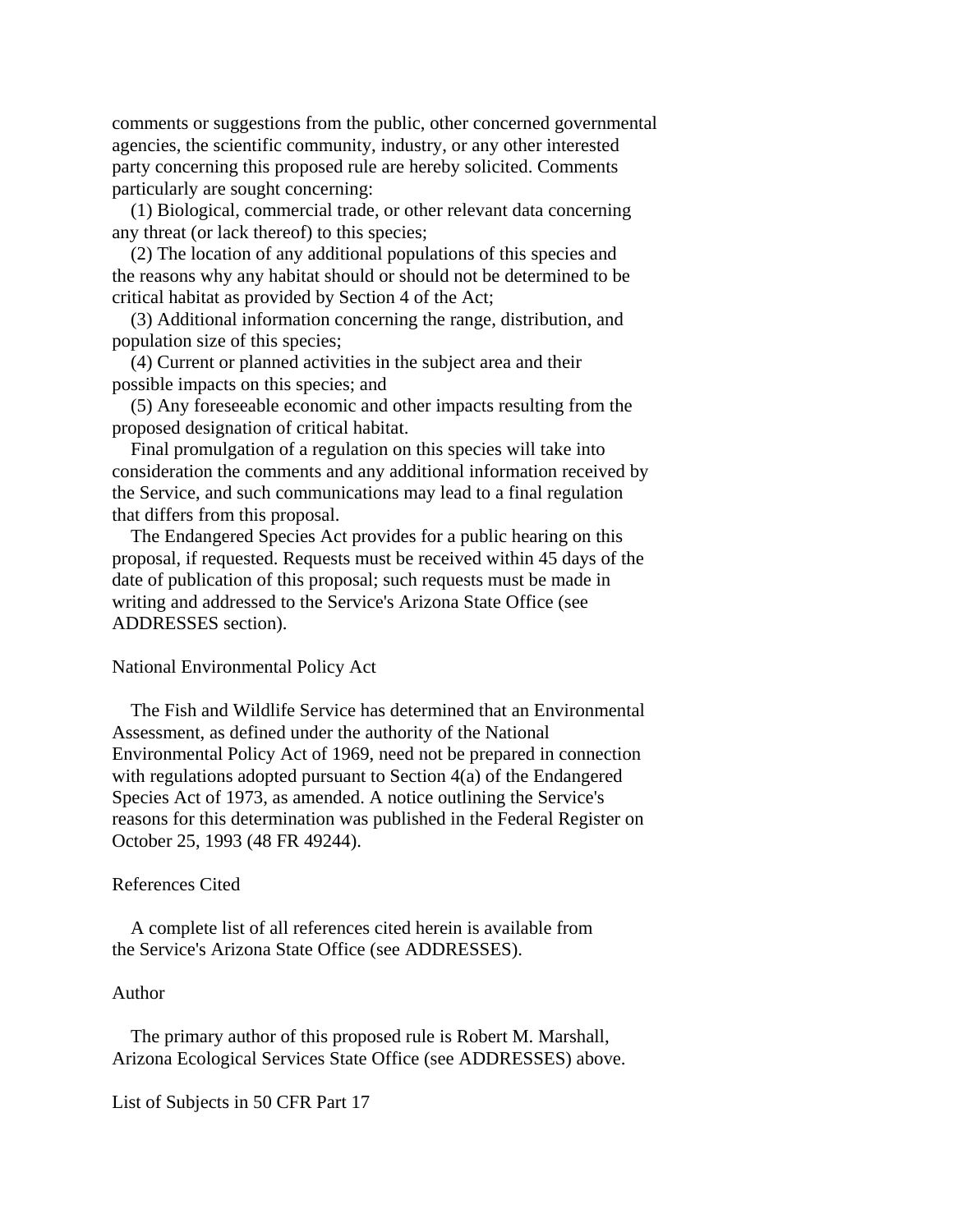Endangered and threatened species, Exports, Imports, Reporting and recordkeeping requirements, and Transportation.

Proposed Regulation Promulgation

 Accordingly, the Service hereby proposes to amend part 17, subchapter B of chapter I, title 50 of the Code of Federal Regulations, as set forth below:

# PART 17--[AMENDED]

1. The authority citation for Part 17 continues to read as follows:

 Authority: 16 U.S.C. 1361-1407; 16 U.S.C. 1531-1544; 16 U.S.C. 4201-4245; Pub. L. 99-625, Stat. 3500; unless otherwise noted.

 2. Section 17.11(h) is amended by adding the following, in alphabetical order under Birds, to the list of Endangered and Threatened Wildlife, to read as follows:

Sec. 17.11 Endangered and threatened wildlife.

\* \* \* \* \*  $(h) * * *$ -------------------------------------------------------------------------------------------------------------------- ------------------------------------ Species **Vertebrate** ---------------------------------------------------------- population where  $Critical$ Special Historic range endangered Status When listed habitat rules Common name Scientific name or threatened -------------------------------------------------------------------------------------------------------------------- ------------------------------------

\* \* \* \* \* \* \*

Birds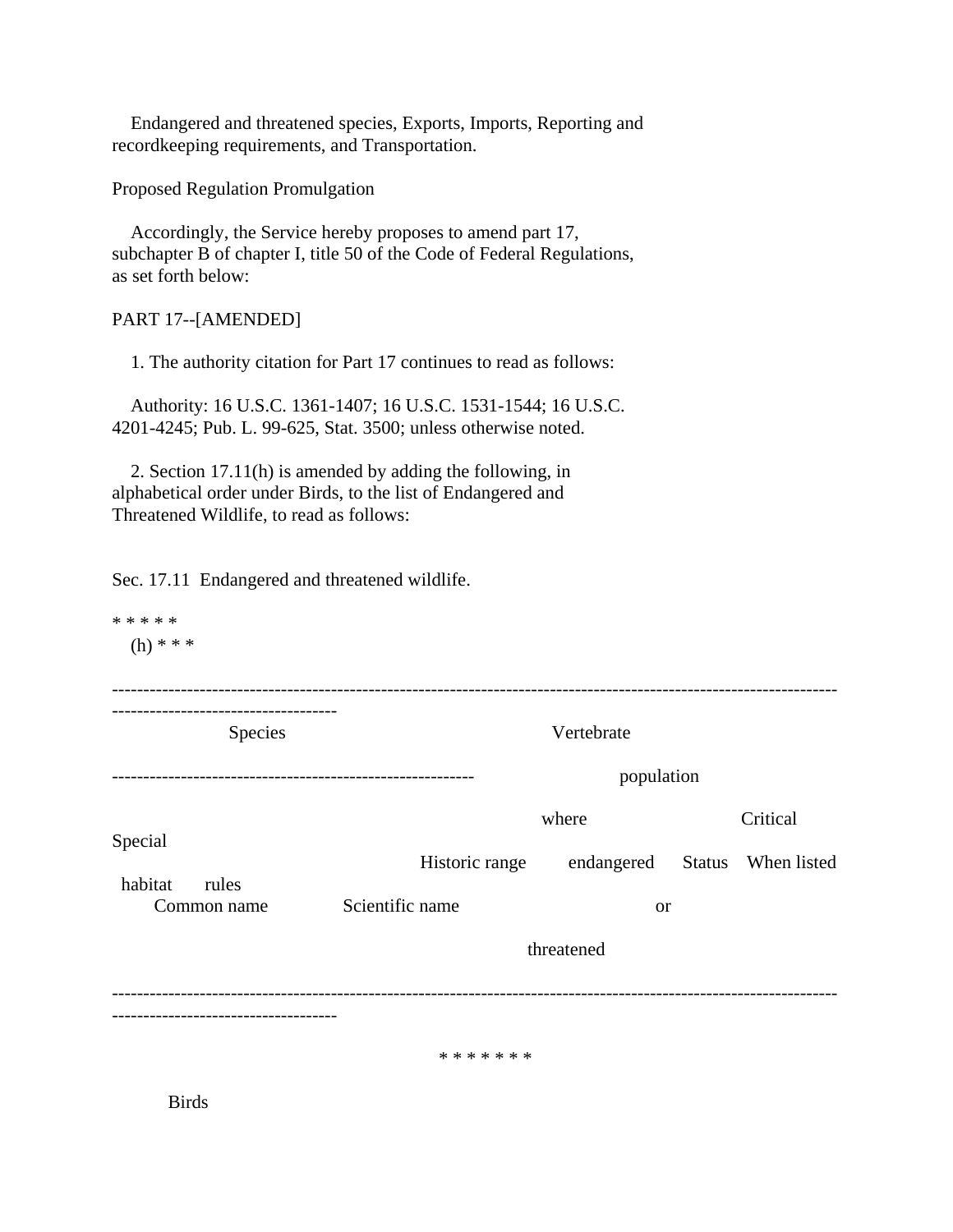#### \* \* \* \* \* \* \*

Pygmy-owl, cactus Glaucidium brasilianum U.S.A. (AZ, TX), Mexico.... AZ E ........... 17.95(b) NA ferruginous. cactorum. \* \* \* \* \* \* \* Do.......................... do......................... do......................... TX T ........... NA 17.41(c) \* \* \* \* \* \* \* --------------------------------------------------------------------------------------------------------------------

 3. Section 17.41 is amended by adding paragraph (c) to read as follows:

Sec. 17.41 Special rules--birds.

#### \* \* \* \* \*

 (c) Cactus ferruginous pygmy-owl (Glaucidium brasiliarum cactorum). (1) Except as noted in paragraph  $(c)(2)$  of this section, all prohibitions of Sec. 17.31 (a) and (b) shall apply to the cactus ferruginous pygmy-owl in Texas.

 (2) Incidental take of the cactus ferruginous pygmy-owl will not be a violation of section 9 of the Endangered Species Act of 1973, as amended, if it results from routine ranching operations, such as fencing and road building or maintenance, provided that:

(i) No nest trees are destroyed.

 (ii) The owner of the land upon which the incidental take occurs and the Service have signed a conservation agreement that provides for the persistence of essential habitat features for the cactus ferruginous pygmy-owl. The conservation agreement must include, at minimum:

 (A) A description of activities that may affect the cactus ferruginous pygmy-owl.

 (B) An estimate of the amount, extent, and type of incidental taking that may result from these activities.

(C) A description of any mitigation measures, such as seasonal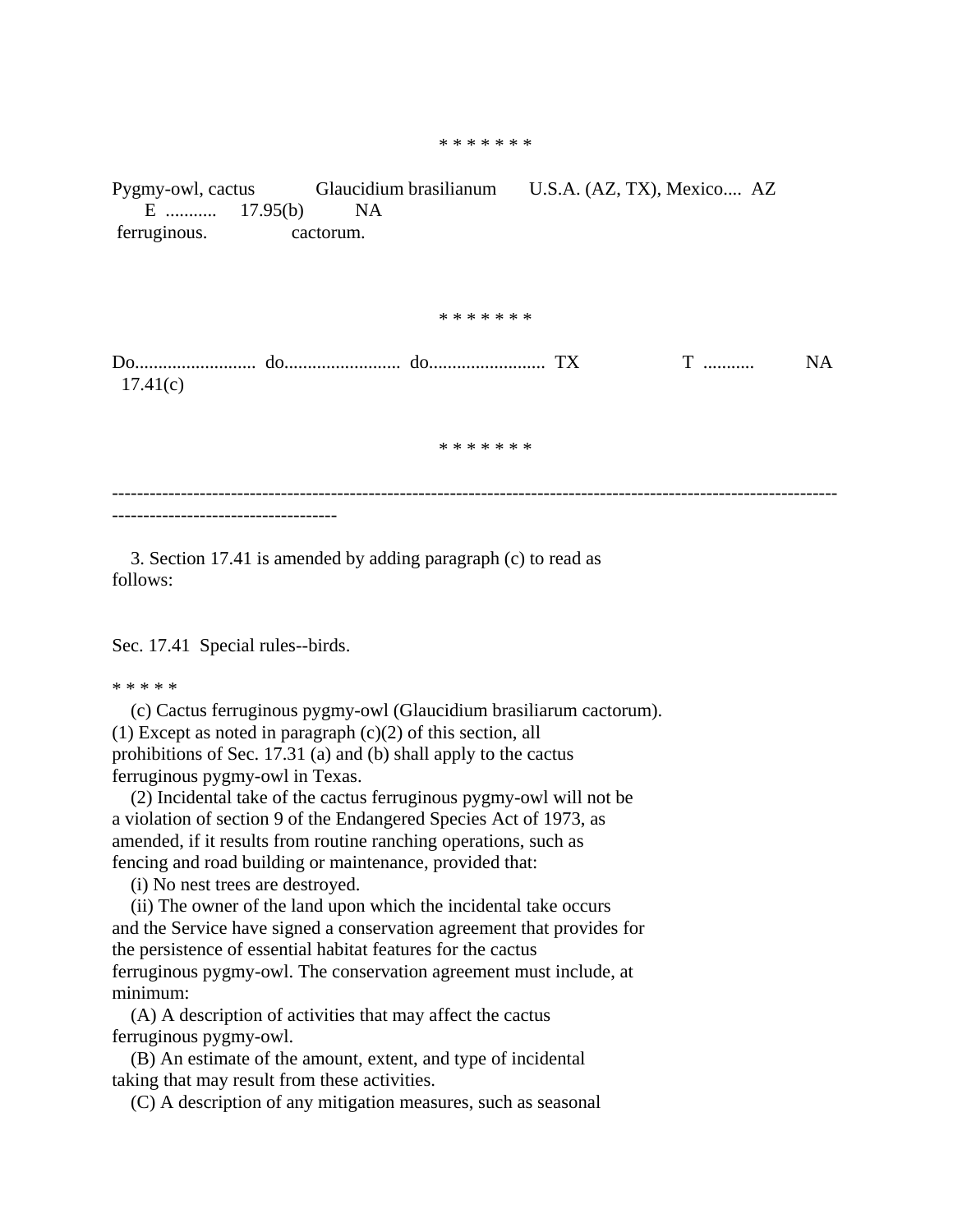restrictions or protection of nests groves, that will be carried out to minimize impact to and taking of cactus ferruginous pygmy-owls.

 (iii) The operations that may affect the cactus ferruginous pygmyowl are in compliance with all other Federal and State laws that provide protection for the cactus ferruginous pygmy-owl.

 4. Section 17.95(b) is amended by adding critical habitat of the cactus ferruginous pygmy-owl, in the same alphabetical order as the species occurs in Sec. 17.11(h), to read as follows:

Sec. 17.95 Critical habitat--Fish and wildlife.

```
* * * * *
(b) * * ** * * * *
```
Cactus Ferruginous Pygmy-Owl (Glaucidium brasilianum cactorum)

 Arizona. Areas of land and water as follows (all legal descriptions are from the Gila and Salt River Meridian):

 1. Maricopa County: Salt River, from Stewart Mountain Dam (T3N, R8E, Section 33) downstream to Granite Reef Dam (T2N, R7E, Section 5). The boundaries include the current active channel(s), and all secondary, side, and overflow channels, up to and including the 100 year floodplain, and areas within 100 m (328 ft) laterally adjacent to the 100-year floodplain.

 2. Maricopa County: Verde River, from Bartlett Dam (T4N, R7E, Section 33) downstream to the confluence of the Verde and Salt Rivers (T2N, R7E, Section 5). The boundaries include the current active channel(s), and all secondary, side, and overflow channels, up to and including the 100-year floodplain, and areas within 100 m (328 ft) laterally adjacent to the 100 year-floodplain.

 3. Cochise, Pima, and Pinal Counties: San Pedro River, from the confluence of Soza Canyon (T12S, R19E, Section 30) downstream to the confluence of the San Pedro and Gila Rivers (T5S, R15E, Section 23), including Cook's Lake. The boundaries include the current active channel(s), and all secondary, side, and overflow channels, up to and including the 100-year floodplain, and areas within 100 meters (328 feet) laterally adjacent to the 100-year floodplain.

 4. Pima County: Santa Cruz River, from the Interstate 19 bridge (T15S, R13E, Section 26) downstream to the Avra Valley Road bridge (T12S, R12E, Section 8). The boundaries include the current active channel(s), and all secondary, side, and overflow channels, up to and including the 100-year floodplain, and areas within 100 meters (328 ft) laterally adjacent to the 100-year floodplain.

 5. Pima County: Rillito Creek system, from the confluence of Rillito Creek and the Santa Cruz River (T13S, R13E, Section 7) upstream, along Tanque Verde Creek to the boundary between Sections 2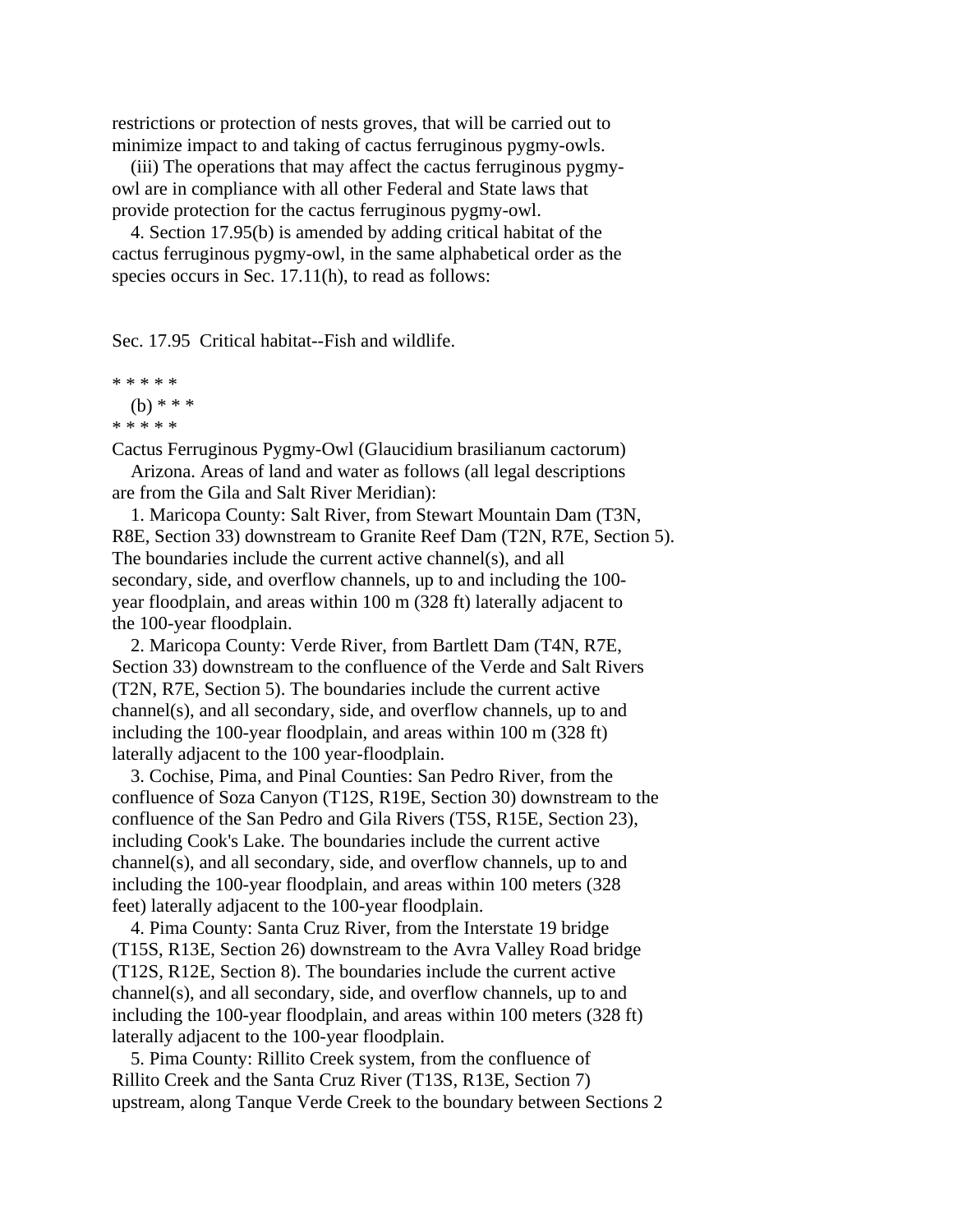and 3, T14S, R16E, and upstream along Agua Caliente Creek to the Soldier Trail crossing (T13S, R16E, Section 19). The boundaries include the current active channel(s), and all secondary, side, and overflow channels, up to and including the 100-year floodplain, and areas within 100 m (328 ft) laterally adjacent to the 100-year floodplain.

 6. Pima County: Canada del Oro, from its confluence with Sutherland Wash (T11S, R14E, Section 4) downstream to its confluence with the Santa Cruz River (T13S, R12E, Section 1). The boundaries include the current active channel(s), and all secondary, side, and overflow channels, up to and including the 100-year floodplain, and areas within 100 meters (328 feet) laterally adjacent to the 100-year floodplain.

 7. Pima County: Alamo/Growler Wash system, from the well in Alamo Canyon (T16S, R4W, unsurveyed Section 6) downstream to the point where Growler Wash intersects the Bates Well road (T15S, R7W, Section 6). The boundaries include the current active channel(s), and all secondary, side, and overflow channels, up to and including the 100-year floodplain, and areas within 100 m (328 ft) laterally adjacent to the 100-year floodplain.

 8. Pima County: Arivaca Creek, from the road crossing in the town of Arivaca (T21S, R10E, Section 28) downstream to the confluence with San Luis Wash (T21S, R9E, Section 4). The boundaries include the current active channel(s), and all secondary, side, and overflow channels, up to and including the 100-year floodplain, and areas within 100 m (328 ft) laterally adjacent to the 100-year floodplain.

 9. Greenlee and Graham Counties: Gila River, from the confluence with the San Francisco River (T5S, R29E, Section 28) downstream to the gaging station in Section 31, T6S, R28E. The boundaries include the current active channel(s), and all secondary, side, and overflow channels, up to and including the 100-year floodplain, and areas within 100 m (328 ft) laterally adjacent to the 100-year floodplain.

 10. Pinal and Graham Counties: Gila River, from the confluence with the San Pedro River (T5S, R15E, Section 23) downstream to the Ashurst-Hayden Dam (T4S, R11E, Section 8). The boundaries include the current active channel(s), and all secondary, side, and overflow channels, up to and including the 100-year floodplain, and areas within 100 m (328 ft) laterally adjacent to the 100-year floodplain.

 11. Graham County: Bonita Creek, from the boundary between Section 36 (T5S, R27E) and Section 31 (T5S, R28E) downstream to the confluence of Bonita Creek and the Gila River (T6S, R28E, Section 21). The boundaries include the current active channel(s), and all secondary, side, and overflow channels, up to and including the 100-year floodplain, and areas within 100 m (328 ft) laterally adjacent to the 100-year floodplain.

 12. Maricopa County: New River, from the boundary between Sections 3 and 4, Township 7 North, Range 3 East, downstream to the boundary between Sections 19 and 20, Township 6 North, Range 2 East. The